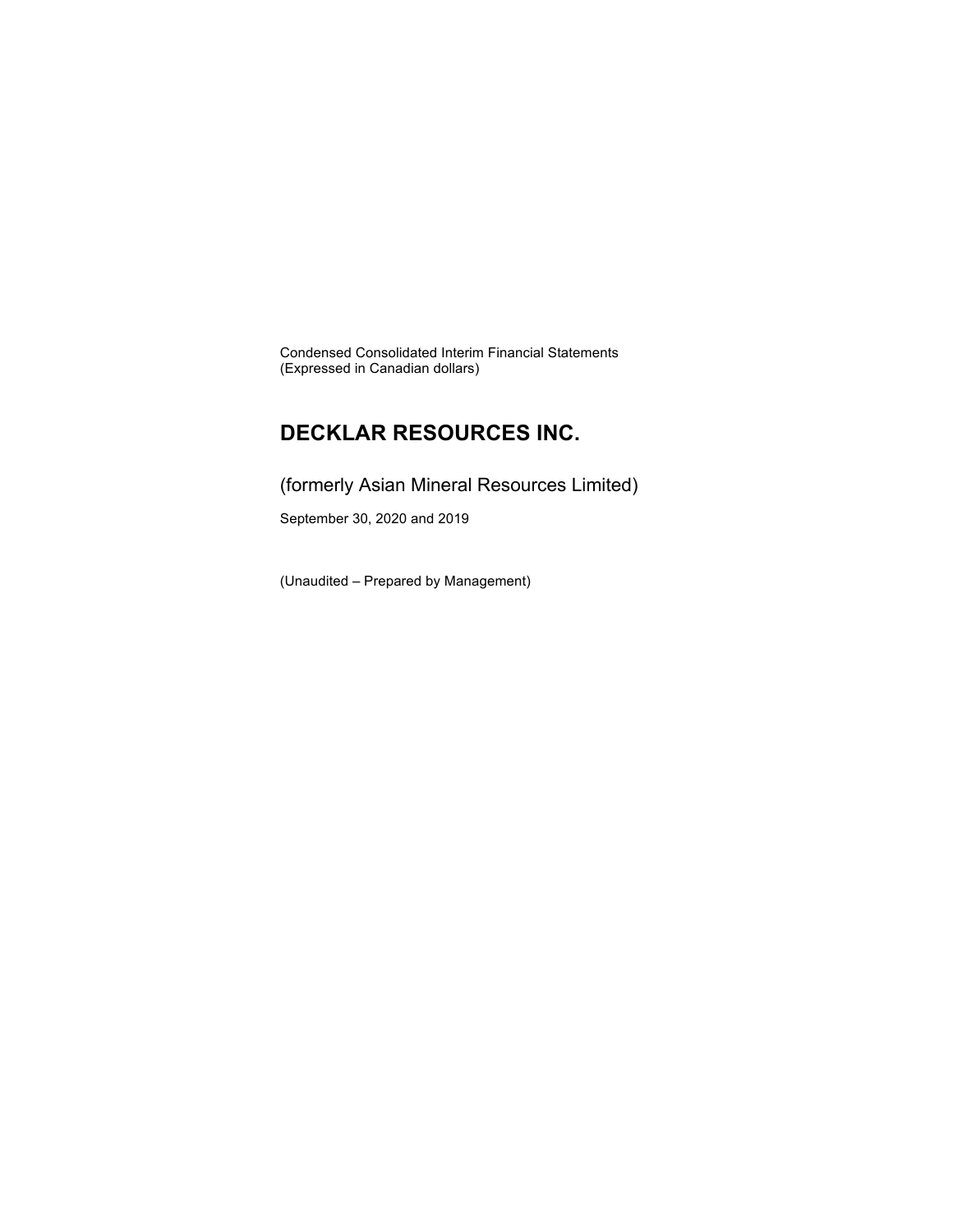Condensed Consolidated Interim Financial Statements

### **NOTICE OF NO AUDITOR REVIEW OF CONDENSED CONSOLIDATED INTERIM FINANCIAL STATEMENTS**

Under National Instrument 51-102, part 4, subsection 4.3(3)(a), if an auditor has not performed a review of the condensed consolidated interim financial statements, they must be accompanied by a notice indicating that the financial statements have not been reviewed by an auditor.

The accompanying unaudited condensed consolidated interim financial statements of Decklar Resources Inc. (the "Company"), formerly Asian Mineral Resources Limited have been prepared by management and approved by the Audit Committee and Board of Directors of the Company.

The Company's independent auditors have not performed a review of these condensed consolidated interim financial statements in accordance with standards established by the Chartered Professional Accountants of Canada for a review of condensed interim financial statements by an entity's auditors.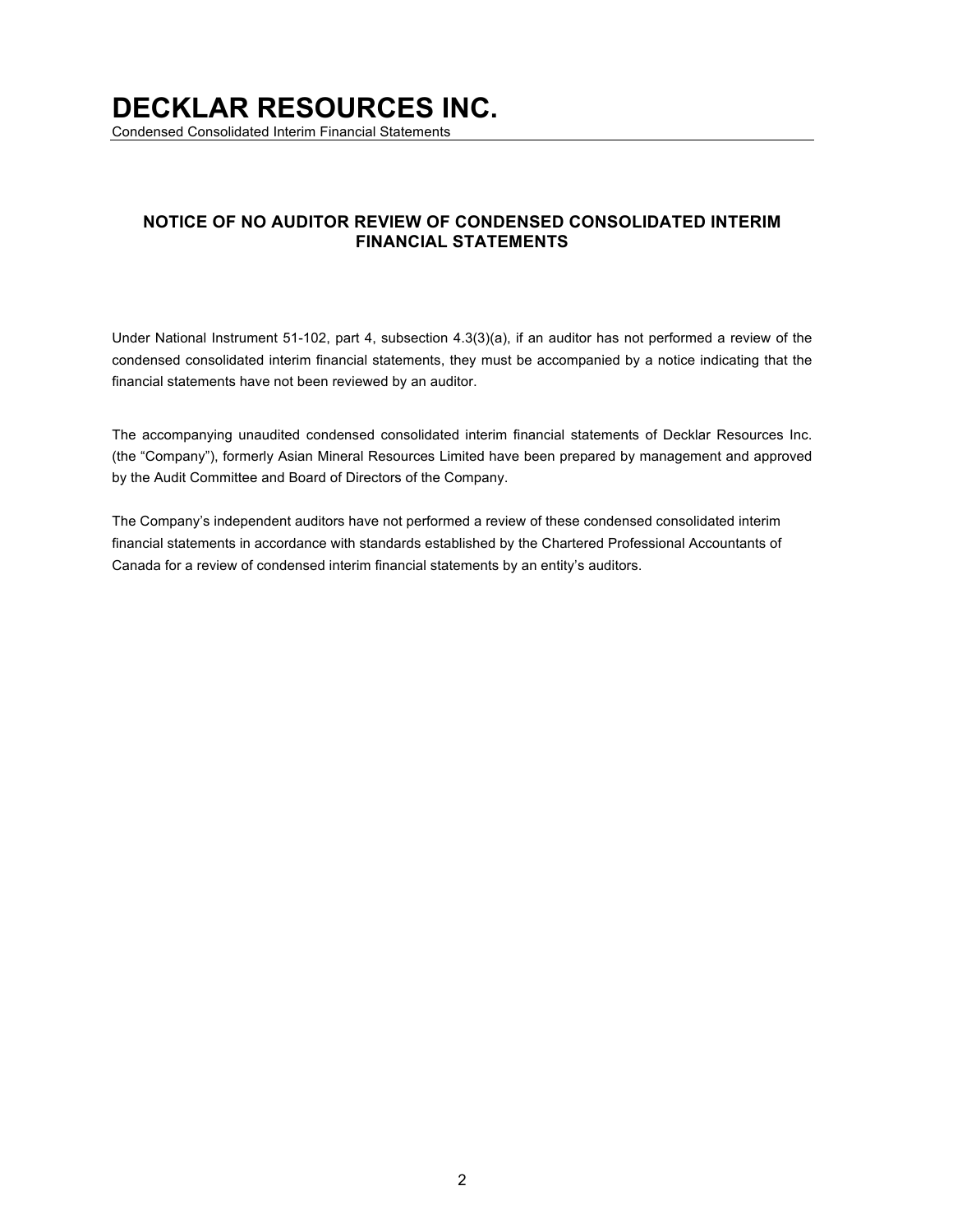Condensed Consolidated Interim Statements of Financial Position As at September 30, 2020 and December 31, 2019 (Expressed in Canadian dollars) (Unaudited)

|                                                              |          | September 30,        | December 31,    |  |  |
|--------------------------------------------------------------|----------|----------------------|-----------------|--|--|
|                                                              | Notes    | 2020                 | 2019            |  |  |
| <b>Assets</b>                                                |          |                      |                 |  |  |
| Current assets:                                              |          |                      |                 |  |  |
| Cash and cash equivalents                                    |          | \$<br>614,957        | \$<br>493,045   |  |  |
| Accounts receivable and prepaid expenses                     | 8        | 53,449               | 26,966          |  |  |
|                                                              |          | 668,406              | 520,011         |  |  |
| Non-current assets:                                          |          |                      |                 |  |  |
| Resource properties                                          | 9        | 10,299,734           | 100,000         |  |  |
|                                                              |          |                      |                 |  |  |
| <b>Total assets</b>                                          |          | \$<br>10,968,140     | \$<br>620,011   |  |  |
| Liabilities and Shareholders'<br>Equity (Deficit)            |          |                      |                 |  |  |
| <b>Current liabilities:</b>                                  |          |                      |                 |  |  |
| Short-term loans                                             | 10       | \$<br>58,362         | \$<br>56,925    |  |  |
| Refundable deposit<br>Trade payables and accrued liabilities | 11<br>12 | 1,018,796<br>769,143 | 94,643          |  |  |
|                                                              |          | 1,846,301            | 151,568         |  |  |
|                                                              |          |                      |                 |  |  |
| Non-current liabilities:<br>Decommissioning obligation       | 13       | 89,323               |                 |  |  |
| <b>Total liabilities</b>                                     |          | 1,935,624            | 151,568         |  |  |
| Shareholders' equity:                                        |          |                      |                 |  |  |
| Share capital                                                | 15       | 138,776,259          | 132,256,259     |  |  |
| Share-based payments reserve                                 |          | 950,503              | 484,924         |  |  |
| Accumulated other comprehensive loss                         |          | 2,438                |                 |  |  |
| Contingent consideration                                     | 16       | 2,900,000            |                 |  |  |
| Deficit                                                      |          | (133, 596, 684)      | (132, 272, 740) |  |  |
| Total shareholders' equity (deficit)                         |          | 9,032,516            | 468,443         |  |  |
| Total liabilities and shareholders' equity (deficit)         |          | \$<br>10,968,140     | \$<br>620,011   |  |  |

Going concern (Note 1)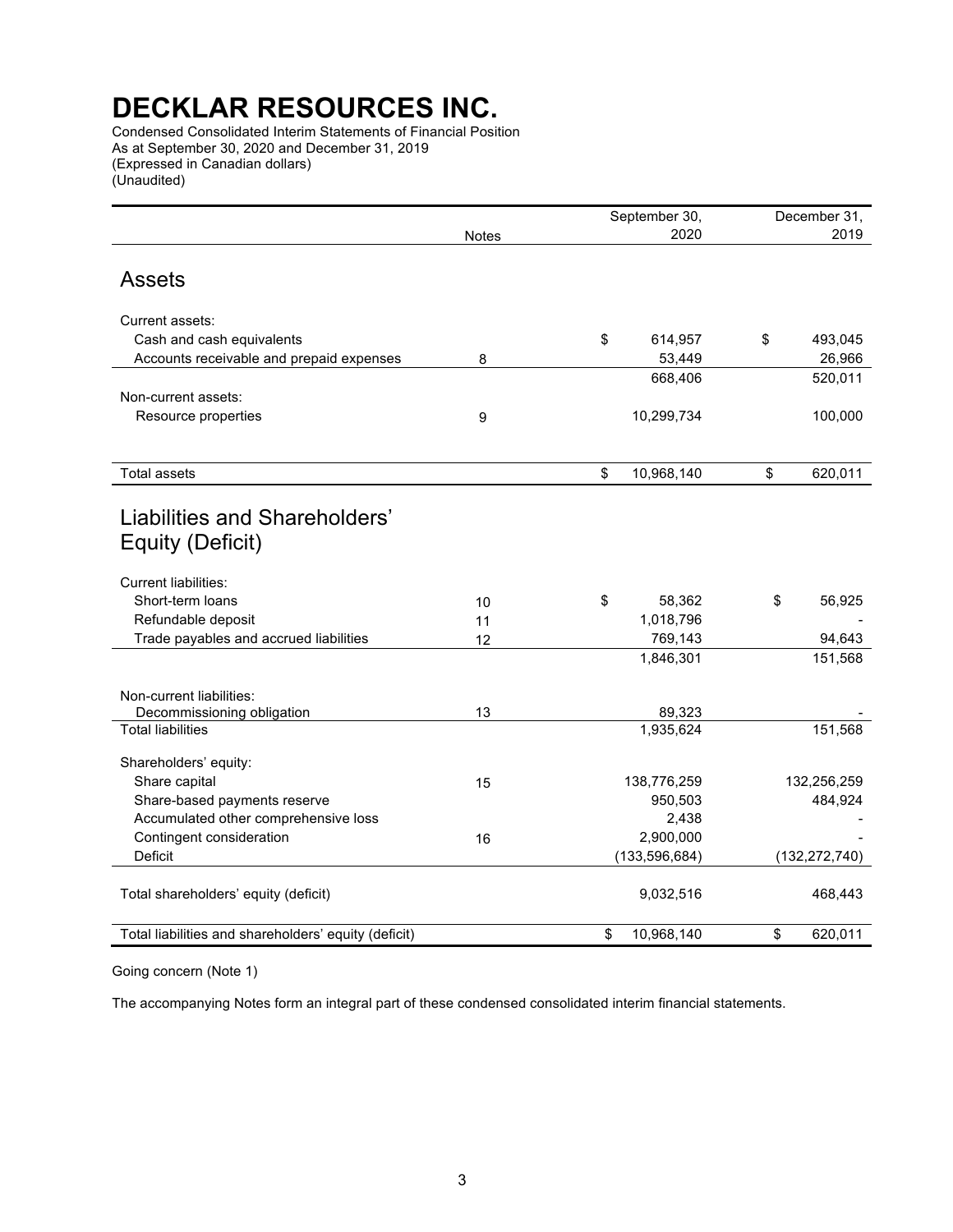Condensed Consolidated Interim Statements of Operations and Comprehensive Income (Loss)

(Expressed in Canadian dollars)

For the three and nine month periods ended September 30, 2020 and 2019

(Unaudited)

|                                                           |              | Three months          | Three months          | Nine months           | Nine months           |
|-----------------------------------------------------------|--------------|-----------------------|-----------------------|-----------------------|-----------------------|
|                                                           |              | ended<br>September 30 | ended<br>September 30 | ended<br>September 30 | ended<br>September 30 |
|                                                           | <b>Notes</b> | 2020                  | 2019                  | 2020                  | 2019                  |
|                                                           |              |                       |                       |                       |                       |
| Operating costs                                           |              |                       |                       |                       |                       |
| General and administrative expenses                       | 17           | \$<br>(616, 809)      | \$<br>(70, 954)       | \$<br>(888, 426)      | \$<br>(147, 489)      |
| Exploration recovery expense                              |              |                       |                       |                       | (850)                 |
| Decklar Petroleum transaction costs                       |              |                       |                       | (250,000)             |                       |
| Other costs                                               |              |                       | 27                    |                       | (71)                  |
| Operating loss                                            |              | (616, 809)            | (70, 927)             | (1, 138, 426)         | (148, 410)            |
| Finance income                                            |              | 376                   | 1.689                 | 3,473                 | 2,191                 |
| Finance expense                                           |              |                       | (1, 330)              | (1, 437)              | (3,898)               |
| Foreign exchange expense                                  |              | (1,012)               |                       | (1, 465)              |                       |
| Fair value adjustment on acquisition                      | 14           | (186, 089)            |                       | (186,089)             |                       |
| Net loss for the period                                   |              | (803, 534)            | (70, 568)             | (1,323,944)           | (150, 117)            |
| Other comprehensive income (loss):                        |              |                       |                       |                       |                       |
| Unrealized foreign exchange gain<br>(loss) on translation |              | (2, 438)              |                       | (2, 438)              |                       |
| Comprehensive loss for the period                         |              | \$<br>(805, 972)      | \$<br>(70, 568)       | \$(1,326,382)         | \$<br>(150, 117)      |
|                                                           |              |                       |                       |                       |                       |
| Basic shareholders' loss per share                        | 15(e)        | \$<br>(0.02)          | \$<br>(0.01)          | \$<br>(0.04)          | \$<br>(0.01)          |
| Diluted shareholders' loss per share                      | 15(e)        | \$<br>(0.02)          | \$<br>(0.01)          | \$<br>(0.04)          | \$<br>(0.01)          |
| Weighted average number of shares:                        |              |                       |                       |                       |                       |
| <b>Basic</b>                                              | 15(e)        | 49,282,671            | 12,607,306            | 32,400,817            | 10,096,376            |
| <b>Diluted</b>                                            | 15(e)        | 51,716,588            | 22,780,443            | 34,834,704            | 20,292,454            |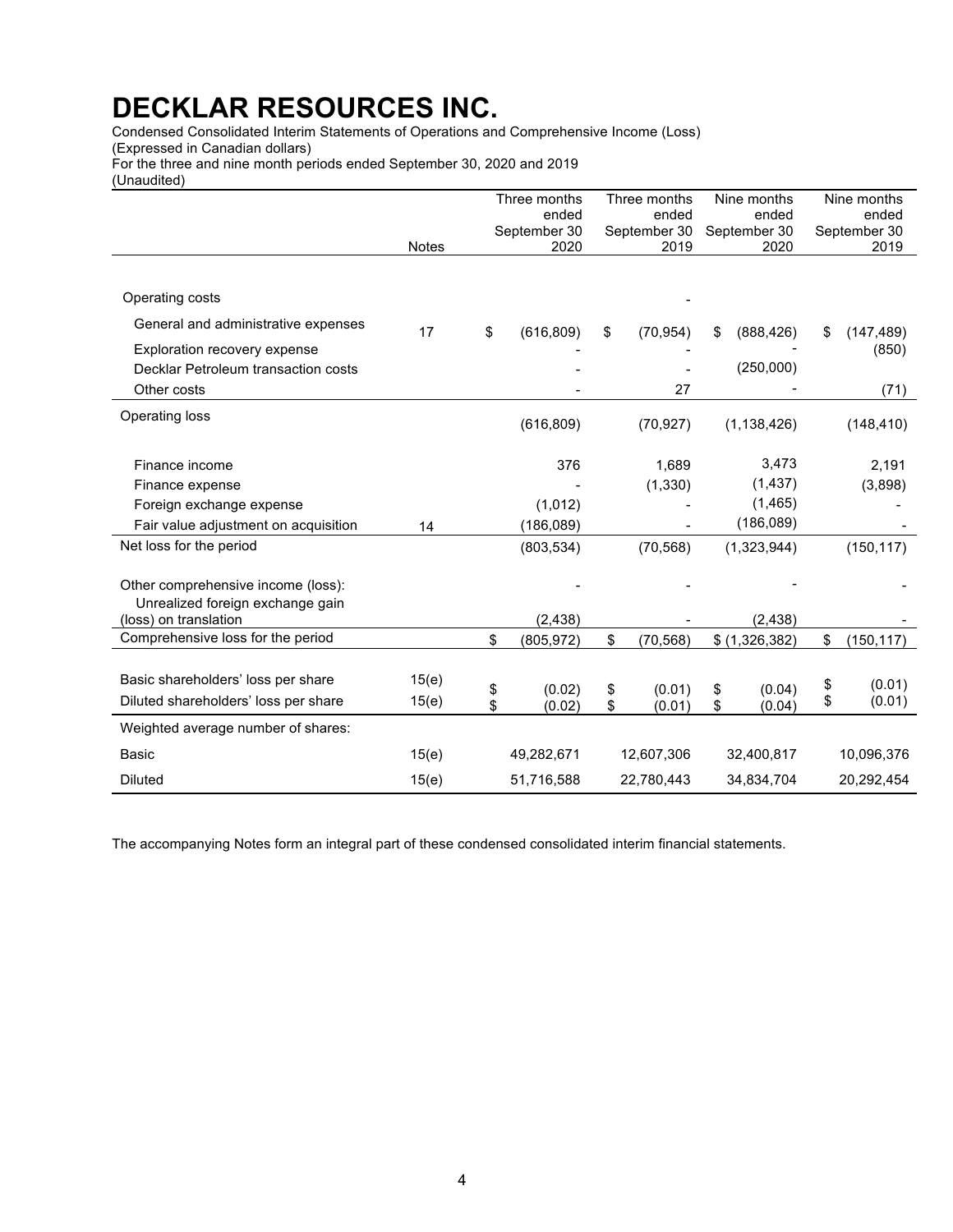Condensed Consolidated Interim Statement of Changes in Equity (Expressed in Canadian dollars, except common share amounts) For the nine month periods ended September 30, 2020 and 2019 (Unaudited)

|                               | Number of  |                          | Share-        |                          |                          |                       |               |
|-------------------------------|------------|--------------------------|---------------|--------------------------|--------------------------|-----------------------|---------------|
|                               | common     | Share                    | based         | Currency                 |                          |                       |               |
|                               | shares     | capital                  | payments      | Translation              | Contingent               |                       | Shareholders' |
|                               | (note 15)  | (note 15)                | reserve       | Reserve                  | Consideration            | Deficit               | equity        |
| Balance, January 1, 2019      | 8,746,437  | 131,256,259<br>S         | \$<br>506,142 | \$                       | \$                       | (131, 975, 282)<br>\$ | \$ (212,881)  |
| Expiry of options             |            |                          | (21, 218)     |                          |                          | 21,218                |               |
| Issue of shares, net of costs | 13,333,333 | 1,000,000                |               |                          |                          |                       | 1,000,000     |
| Net income for the period     |            |                          |               | $\blacksquare$           | $\overline{\phantom{a}}$ | (150, 116)            | (150, 116)    |
| Balance, September 30, 2019   | 22,079,770 | 132,256,259              | 484,924       |                          | $\overline{\phantom{0}}$ | (132,104,180)         | 637,003       |
| Net income for the period     |            |                          |               |                          |                          | (239, 127)            | (239, 127)    |
| Balance, December 31, 2019    | 22,079,770 | 132,256,259              | 484,924       |                          | $\overline{\phantom{a}}$ | (132, 272, 740)       | 468,443       |
| Issue of shares, net of costs | 32,200,003 | 6,520,000                |               |                          |                          |                       | 6,520,000     |
| Share based payments          |            |                          | 465,579       |                          |                          |                       | 465,579       |
| Currency translation          |            |                          |               | 2,438                    |                          |                       | 2,438         |
| Contingent consideration      |            | $\overline{\phantom{a}}$ |               | $\overline{\phantom{a}}$ | 2,900,000                |                       | 2,900,000     |
| Net income for the period     |            | $\overline{\phantom{a}}$ |               |                          |                          | (1,323,944)           | (1,323,944)   |
| Balance, September 30, 2020   | 54,279,773 | 138,776,259<br>S.        | \$<br>950,503 | \$<br>$2,438$ \$         | 2,900,000                | (133, 596, 684)<br>\$ | \$9,032,526   |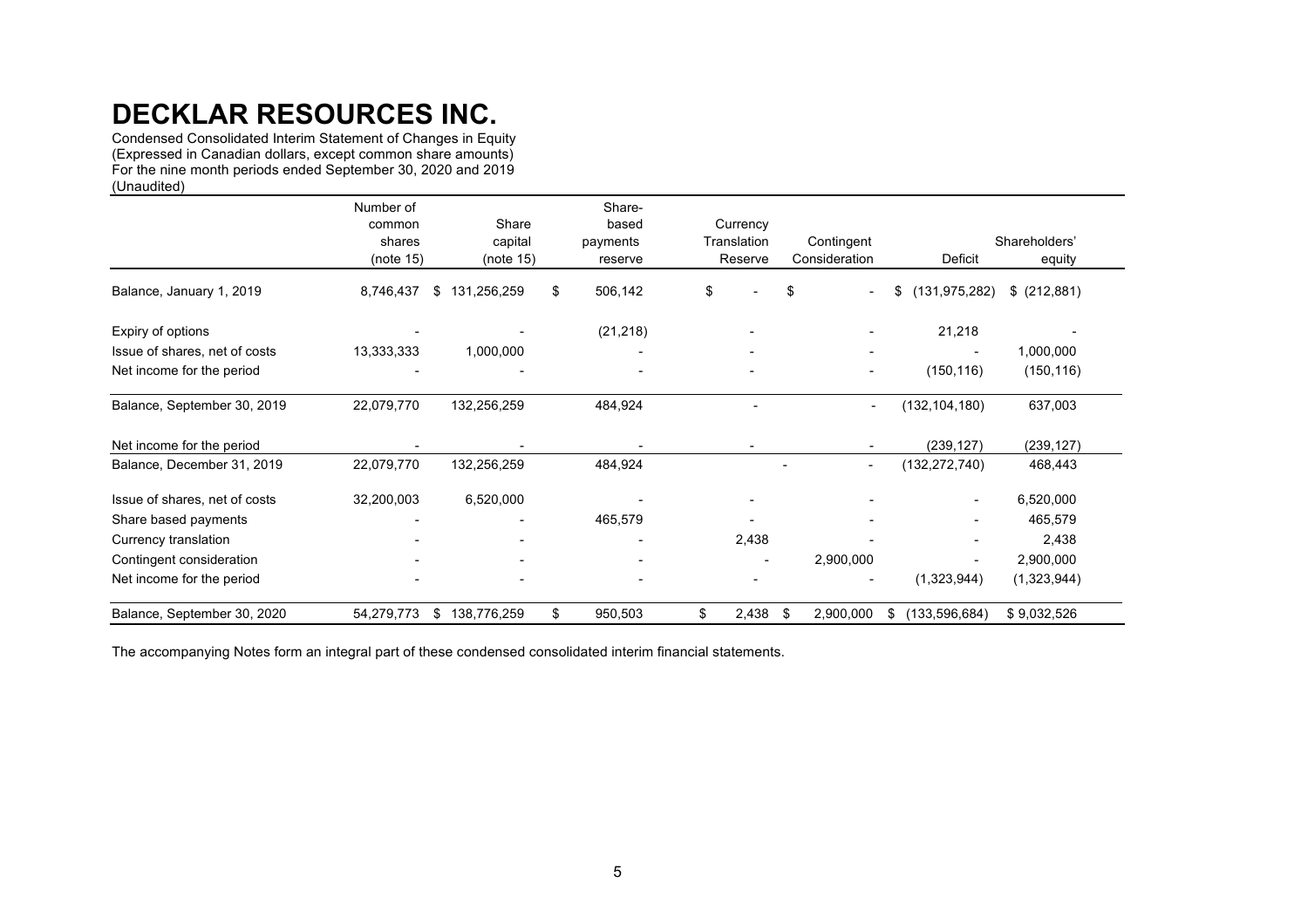Condensed Consolidated Interim Statements of Cash Flows (Expressed in Canadian dollars) For the three and nine month periods ended September 30, 2020 and 2019 (Unaudited)

|                                                                                                                                          |           | Three months          | Three months          | Nine months           | Nine months           |
|------------------------------------------------------------------------------------------------------------------------------------------|-----------|-----------------------|-----------------------|-----------------------|-----------------------|
|                                                                                                                                          | Notes     | ended Sept 30<br>2020 | ended Sept 30<br>2019 | ended Sept 30<br>2020 | ended Sept 30<br>2019 |
|                                                                                                                                          |           |                       |                       |                       |                       |
| Cash provided by (used in):                                                                                                              |           |                       |                       |                       |                       |
| Operating activities:                                                                                                                    |           |                       |                       |                       |                       |
| Net (loss) for the period                                                                                                                |           | \$ (803,534)          | \$ (70, 568)          | (1,323,944)           | \$(150, 117)          |
| Items not involving cash:                                                                                                                |           |                       |                       |                       |                       |
| Share-based payments                                                                                                                     | 15(c)(ii) | 465,579               |                       | 465,579               |                       |
| Changes in working capital, net of the effect<br>of the acquisition of Decklar Petroleum Ltd<br>Accounts receivable and prepaid expenses |           |                       |                       |                       |                       |
|                                                                                                                                          |           | (16, 464)             | (4, 854)              | (26, 483)             | 57,827                |
| Accounts payable and accrued liabilities<br>Other                                                                                        |           | 519,094               | (7, 195)              | 674,500               | (13, 503)             |
| Cash flow provided by (used in) operating                                                                                                |           |                       |                       |                       |                       |
| activities                                                                                                                               |           | 164,675               | (82, 617)             | (210, 348)            | (105, 793)            |
|                                                                                                                                          |           |                       |                       |                       |                       |
| Investing activities:                                                                                                                    |           |                       |                       |                       |                       |
| Resource properties                                                                                                                      |           | (1,661,779)           |                       | (1,661,779)           |                       |
| Cash flow used in investing activities                                                                                                   |           | (1,661,779)           |                       | (1,661,779)           |                       |
| Financing activities:                                                                                                                    |           |                       |                       |                       |                       |
| Issue of common shares                                                                                                                   |           |                       | 1,000,000             |                       | 1,000,000             |
| <b>Exercise of warrants</b>                                                                                                              | 15(d)     | 673,333               |                       | 1,020,000             |                       |
| Short-term loan repaid                                                                                                                   |           |                       | (48, 670)             |                       | (46, 102)             |
| Refundable deposit                                                                                                                       | 11        | 1,018,796             |                       | 1,018,796             |                       |
| Investment advances                                                                                                                      |           | (542, 485)            | (359, 500)            |                       | (359, 500)            |
| Cash flow provided by financing activities                                                                                               |           | 1,149,644             | 591,830               | 2,038,796             | 594,398               |
|                                                                                                                                          |           |                       |                       |                       |                       |
| Net increase (decrease) in cash and cash equivalents                                                                                     |           | (347, 460)            | 509,213               | 166,669               | 488,606               |
| Effect of foreign exchange on cash                                                                                                       |           | (46, 195)             |                       | (44, 757)             |                       |
| Cash and cash equivalents, beginning of period                                                                                           |           | 1,008,612             | 105,430               | 493,045               | 126,037               |
| Cash and cash equivalents, end of period                                                                                                 |           | \$ 614,957            | \$<br>614,643         | \$ 614,957            | \$614,643             |

Supplemental cash flow information (Note 20)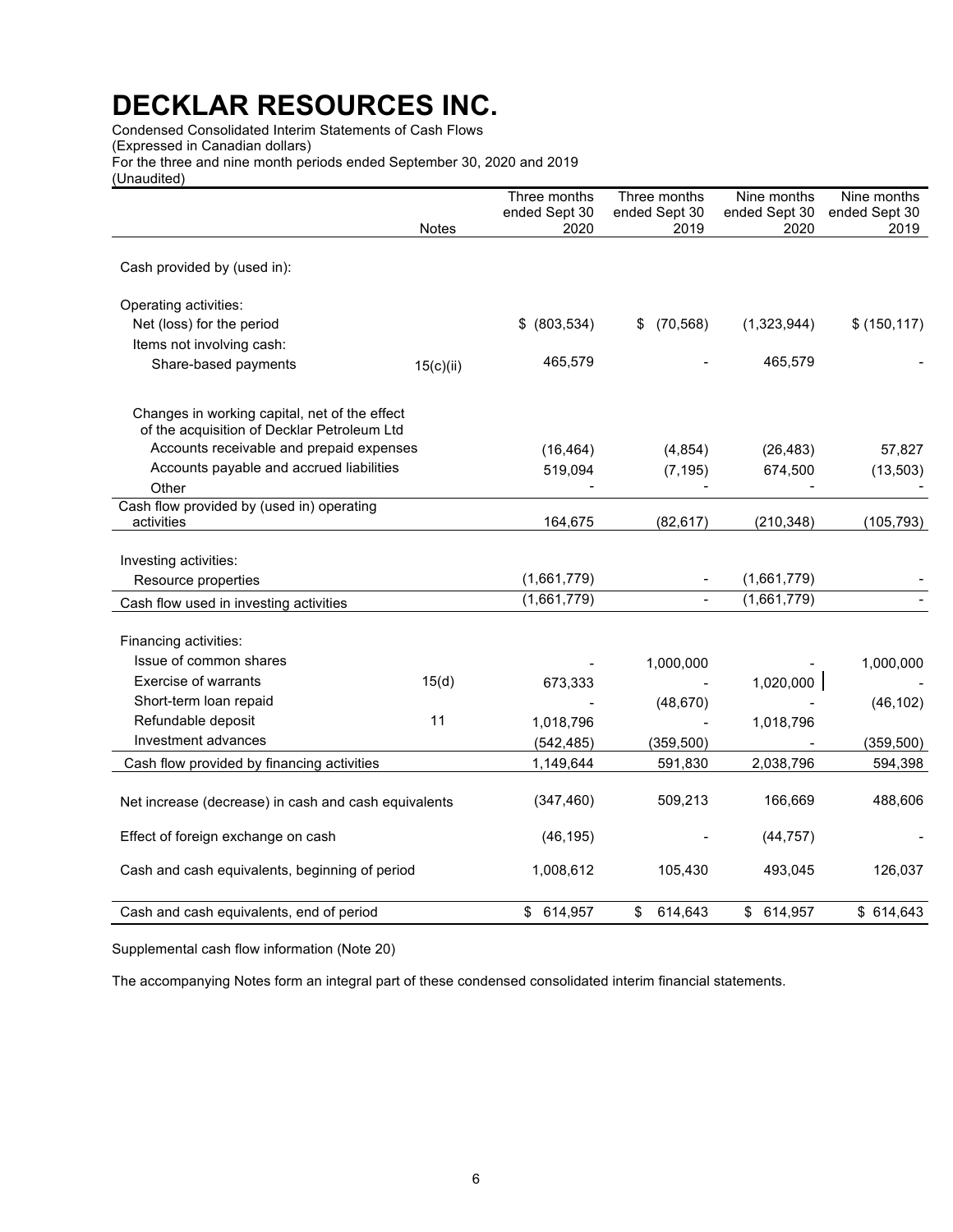Notes to the Condensed Consolidated Interim Financial Statements (Expressed in Canadian dollars, unless otherwise stated) For the three month periods ended September 30, 2020 and 2019 (Unaudited)

#### **1. Nature of business and going concern:**

Decklar Resources Inc. (the "Company"), formerly Asian Mineral Resources Limited, was incorporated under the laws of the Province of British Columbia by a certificate of continuance on December 31, 2004, having previously been incorporated and registered under the New Zealand Companies Act 1993. On April 19, 2004, the Company was listed on the TSX Venture Exchange. The Company's principal business activities are the exploration and development of mineral properties in Canada and the exploration and development of oil and gas properties in Nigeria. The Company's registered corporate office is located at 120 Adelaide Street West, Suite 2500, Toronto, Ontario, Canada M5H 1T1.

On July 17, 2020 the Company completed an agreement to acquire all the issued and outstanding shares of Nigerian-based Decklar Petroleum Limited ("DPL"), whose sole asset is a Risk Service Agreement with Millenium Oil and Gas Company Limited ("Millenium"), the owner of the Oza Oil Field located onshore in the northern part of Oil Mining License 11 in the Eastern Niger Delta of Nigeria (see Note 14). The Company is now focused on the development and funding of the Oza Oil Field with Millenium.

These condensed consolidated interim financial statements have been prepared on a going concern basis, which assumes that the Company will continue in operation for the foreseeable future and will be able to realize its assets and discharge its liabilities in the normal course of business as they come due. As at September 30, 2020, the Company had an accumulated deficit of \$133.6 million, with cash and cash equivalents of \$614,957, and negative working capital of \$1.2 million. Additional equity and/or debt financing will be needed to develop the Company's strategic assets, including the investment in Nigeria, and to cover general and administrative costs. The Company currently has no source of operating cash flow and no assurance that additional funding will be available. These factors indicate the existence of uncertainty that may cast significant doubt about the Company's ability to continue as a going concern.

There can be no assurance that the Company will be able to obtain requisite financing in the future and, if realized, such financing might not be favourable to the Company and might involve dilution to existing shareholders. Should the Company not be able to continue as a going concern, adjustments to the carrying values and classification of its assets and liabilities would be required.

### **2. Basis of preparation:**

(a) Statement of compliance:

These consolidated financial statements have been prepared in accordance with International Financial Reporting Standards as issued by the International Accounting Standards Board.

(b) Approval of the financial statements:

The condensed consolidated interim financial statements of the Company for the periods ended September 30, 2020 and 2019 were reviewed by the Audit Committee and approved and authorized for issue by the Board of Directors on November 28, 2020.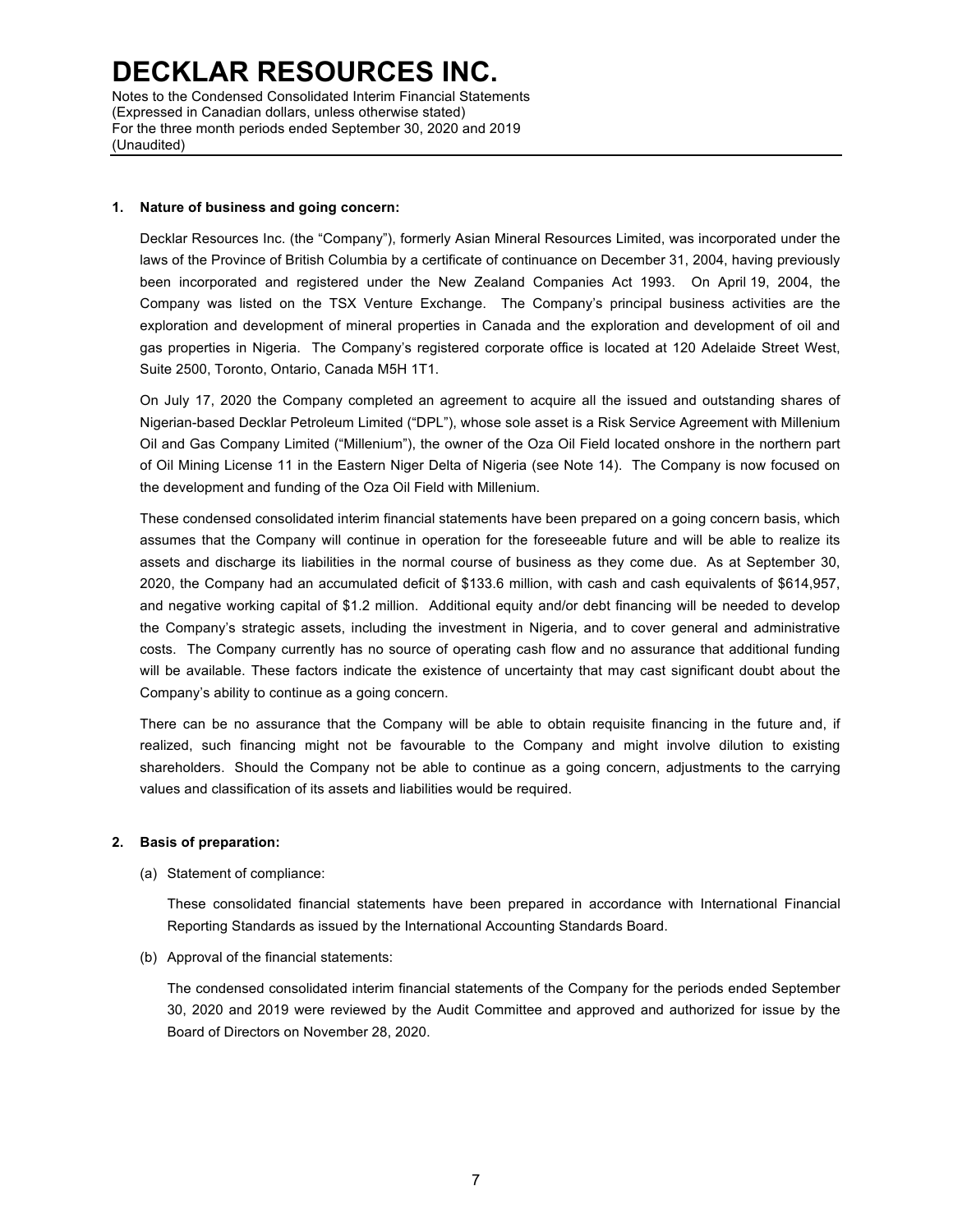#### **3. Significant accounting policies:**

The accounting policies set out below have been applied consistently for all periods presented in these condensed consolidated interim financial statements.

(a) Basis of measurement:

These condensed consolidated interim financial statements have been prepared on the historical cost basis, utilizing the accrual method of accounting unless otherwise described in the following notes.

(b) Revenue recognition:

Revenue from sales of minerals is recognized at the time of shipment, at which time legal title and risk pass to the customer and provisional revenue is recorded at current month average price as per the London Metals Exchange. Changes between the prices recorded upon recognition of provisional revenue and final price due to fluctuation in metal market prices result in the existence of an embedded derivative in the accounts receivable. This embedded derivative is recorded at fair value, with changes in fair value classified as a component of revenue and receivables. Changes in the estimate of mineral content resulting from the final independent analysis are recognized at the point at which such analysis is agreed upon between the Company and its customers.

(c) Currency translation:

The functional and presentation currency of the Company is the Canadian dollar. The functional currency of its subsidiary, DPL, is the Nigerian Naira. Transactions in currencies other than the functional currency are recorded at the rate of exchange prevailing on the date of the transaction. Monetary assets and liabilities are translated at the exchange rate in place on the reporting date. Non-monetary items that are measured at historical cost in a foreign currency are translated at the exchange rate on the date of the transaction. Nonmonetary assets and liabilities denominated in foreign currencies that are measured at fair value are retranslated to the functional currency at the exchange rate at the date the fair value was determined. Foreign currency translation differences are recognized in profit or loss.

(d) Basis of consolidation

These condensed consolidated interim financial statements include the accounts of the Company and its subsidiary, Decklar Petroleum Limited. All intercompany transactions and balances are eliminated on consolidation. The Company determines whether it shall consolidate a subsidiary by assessing whether it has control over the subsidiary. Factors considered in such an assessment include whether the Company is exposed, or has rights, to variable returns from its involvement with the subsidiary and has the ability to affect those returns through its control over the subsidiary.

(e) Cash and cash equivalents:

Cash and cash equivalents consist of cash in hand, deposits held at call with banks and other short-term highly liquid investments with original maturities of three months or less when acquired.

(f) Prepayments:

Prepayments to suppliers and contractors are based on the contract progress, with payments made at specified stages of the contract. These payments are recognized in the balance sheet as prepaid expenses.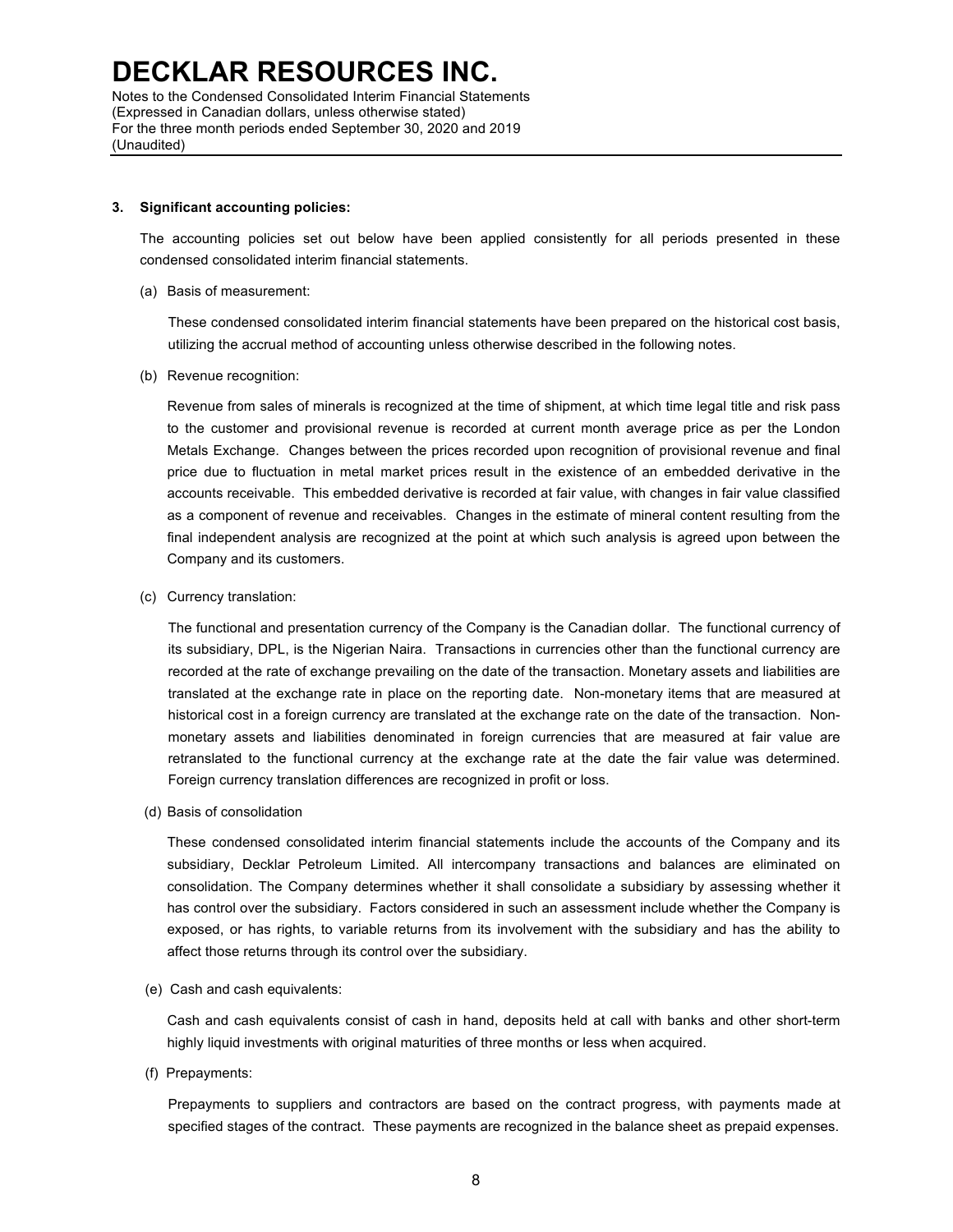#### **3. Significant accounting policies (cont'd):**

(g) Co-Venture activities

The Company does not directly hold title to the Oza Oil Field license (the "License"). The Company expects to carry on its operations in Nigeria under the terms of the Risk Services Agreement ("RSA") executed between DPL and Millenium Oil and Gas Company Limited ("Millenium"), considered joint operations for accounting purposes. All of the Company's exploration, development and production activities will be conducted under the terms of the RSA with Millenium, and not through the establishment of a separate entity. Accordingly, the consolidated financial statements include the Company's share of the relevant revenues and related costs classified according to their nature.

#### (h) Property, plant, and equipment:

Assets comprising property and equipment are carried at cost less accumulated depreciation and accumulated impairment. Depreciation is charged so as to write-off the cost of these assets less residual value over their estimated useful economic lives, for the following classes of assets:

| Straight-line<br>$3 - 7$ years<br>Straight-line<br>5 years<br>20%<br>Declining balance<br>Straight-line<br>Lease term |
|-----------------------------------------------------------------------------------------------------------------------|
|                                                                                                                       |

Development and production assets are derecognized upon disposal. Any gain or loss on derecognition of the asset, calculated as the difference between the proceeds on disposal, if any, and the carrying value of the asset is recognized in net income in the period of derecognition.

The costs of the day-to-day servicing of property and equipment are recognized in expenses as incurred. Depreciation methods, useful lives and residual values are reviewed at each reporting date.

#### (i) Mineral property interest:

Exploration expenses incurred prior to determination of the technical feasibility and commercial viability of mining operations and issuance of a mining license are expensed as incurred. Mineral property acquisition costs and exploration and development expenditures incurred subsequent to the determination of technical feasibility and commercial viability of mining operations and issuance of a mining license are deferred, less accumulated amortization and accumulated impairment losses, if any, until the property to which they relate commences commercial production, is sold, allowed to lapse or is abandoned. Technical feasibility and commercial viability generally coincide with the establishment of proven and probable reserves; however, this determination may be impacted by management's assessment of certain modifying factors. When commercial production in an area of interest has commenced, the associated costs are amortized over the estimated economic life of the mine on a units-of-production basis using proven and probable reserves (as defined by National Instrument 43-101).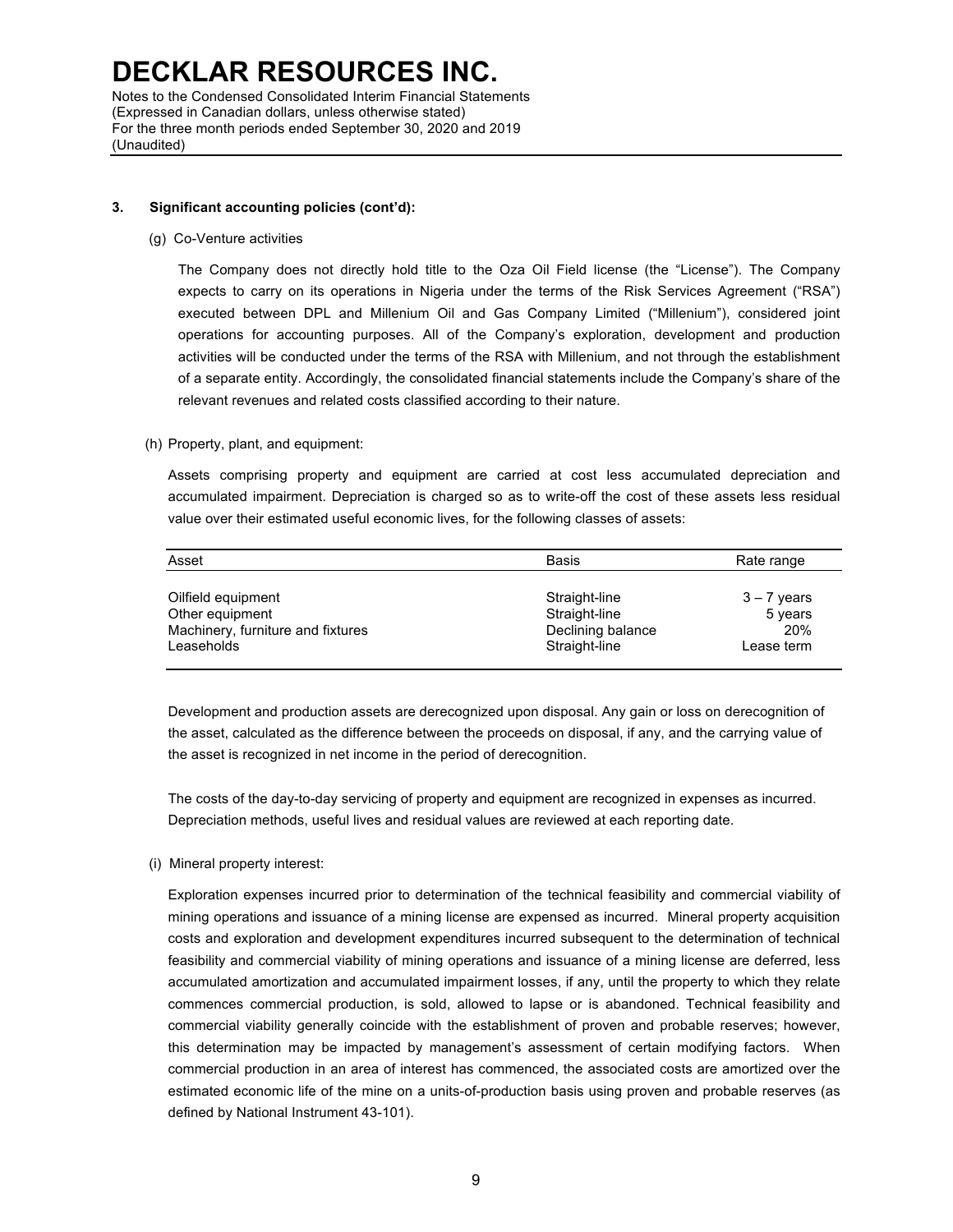#### **3. Significant accounting policies (cont'd):**

(i) Mineral property interest (cont'd)

(Unaudited)

Changes in factors such as estimates of proven and probable reserves that affect units-of-production calculations are accounted for on a prospective basis.

(j) Petroleum property interests and depletion

Expenditures on developed petroleum properties such as drilling or re-entry of development wells, tangible costs of facilities, and infrastructure construction are capitalized to petroleum properties when it is probable that a future economic benefit will flow to the Company as a result of the expenditure and the cost can be reliably measured.

The initial cost of an asset comprises its purchase price or construction cost, any costs directly attributable to bringing the asset into operation, and the initial estimate of any decommissioning obligation associated with the asset and finance charges on qualifying assets.

Petroleum properties are depleted using the unit-of-production method over their reserve life using proved and probable reserves, unless the useful life of the asset is less than the reserve life, in which case the asset is depleted over its estimated useful life using the straight-line method. Future development expenditures are added to petroleum property interest and the total is used to calculate depletion. Reserves and estimated future development expenditures are determined by qualified independent reserve engineers. Changes in the estimates for reserves and future development expenditures that affect unit-of-production calculations are accounted for on a prospective basis.

(k) Impairment of long-lived assets:

At the end of each year or at each reporting date, the Company reviews the carrying amounts of its longlived assets to determine whether there is any indication that those assets may be impaired. If any such indication exists, the recoverable amount of the asset is estimated in order to determine the extent of the impairment loss, if any. Where the asset does not generate cash flows that are independent from other assets, the Company estimates the recoverable amount of the cash-generating unit ("CGU") to which the asset belongs.

The recoverable amount of a CGU is the higher of the CGU's fair value less costs to sell and its value-inuse. In assessing value-in-use, the estimated future cash flows are discounted to their present value using a pre-tax discount rate that reflects current market assessment of the time value of money and the risks specific to the asset for which the estimates of future cash flows have not been adjusted.

If the recoverable amount of an asset or CGU is estimated to be less than its carrying amount, the carrying amount of the asset or CGU is reduced to its recoverable amount. Impairment losses are recognized in profit and loss in the period the impairment indicator is identified.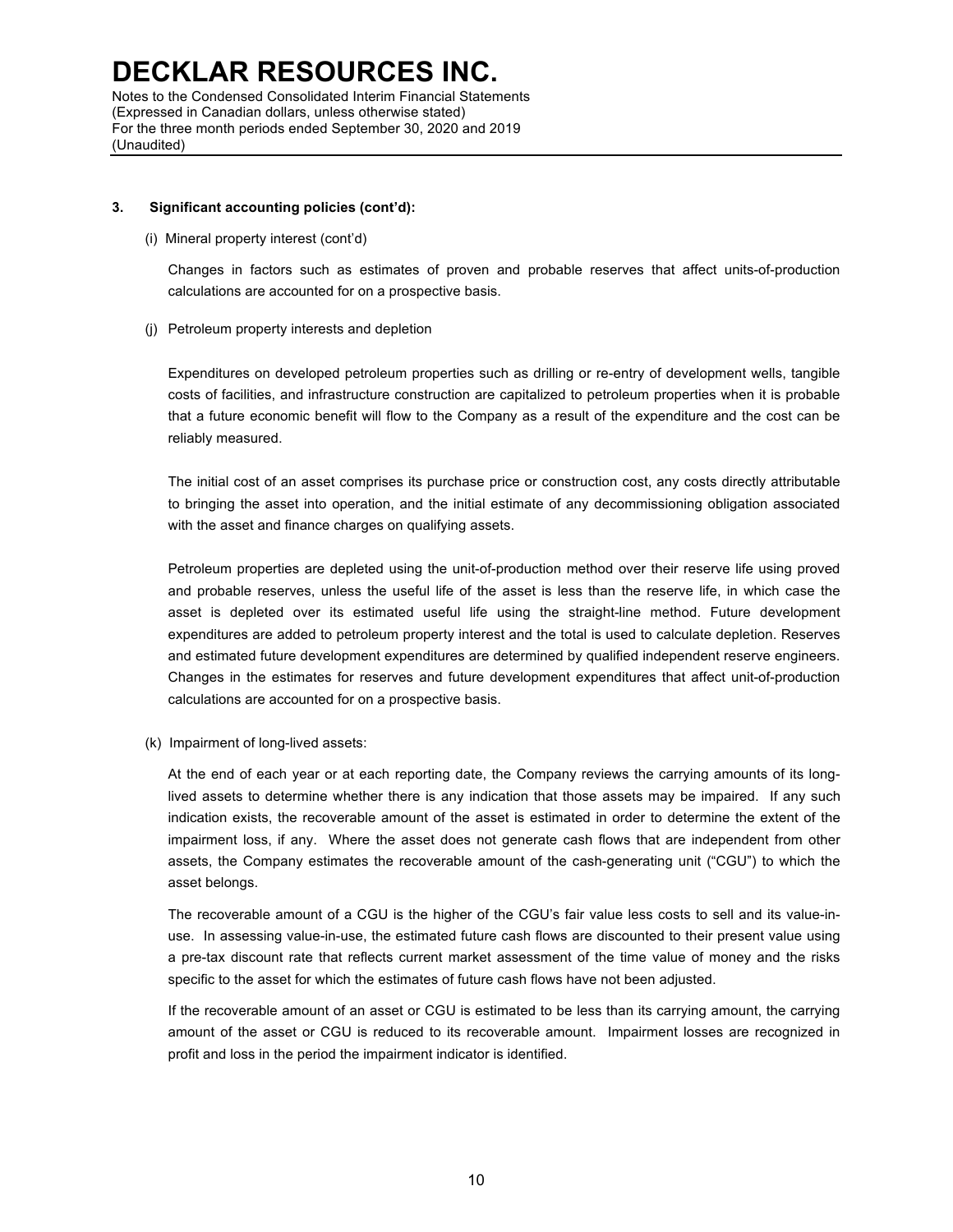Notes to the Condensed Consolidated Interim Financial Statements (Expressed in Canadian dollars, unless otherwise stated) For the three month periods ended September 30, 2020 and 2019 (Unaudited)

#### **3. Significant accounting policies (cont'd):**

#### (k) Impairment of long-lived assets (cont'd):

An impairment loss is reversed if there is an indication that there has been a change in the estimates used to determine the recoverable amount. The carrying amount of the asset or CGU is increased to its recoverable amount, but only to the extent that the increased carrying amount does not exceed the carrying amount that would have been determined had no impairment loss been recognized for the asset or CGU in prior years. The reversal of an impairment loss is recognized immediately in profit and loss.

#### (l) Mineral Reserve estimates:

The Company estimates its ore reserves and mineral resources based on information compiled by Qualified Persons as defined in accordance with Canadian Securities Administrators National Instrument 43-101 *Standards for Disclosure of Mineral Projects*. Reserves are used when performing impairment assessments on the Company's mineral property, for forecasting the timing of payment of mine closure, reclamation and rehabilitation costs, and in determining the depletion of mineral properties.

There are numerous uncertainties inherent in estimating ore reserves, and assumptions that are valid at the time of estimation may change significantly when new information becomes available. Changes in the forecasted prices of commodities, exchange rates, production costs, or recovery rates may change the economic status of reserves and may, ultimately, result in changes to reserve estimates. Any adjustments are accounted for prospectively.

(m) Decommissioning obligations:

Decommissioning obligations consist of asset retirement obligations that are based, in part, on estimates of future costs to settle the obligation, in addition to estimates of the useful life of the underlying assets, the rate of inflation and the risk-free interest rate.

(n) Share capital:

Common shares are classified as equity. The Company records proceeds from share issuances net of issue costs and any tax effects. Common shares issued for consideration other than cash are valued at the quoted market price on the date the shares are issued or a price determined using an appropriate formula to represent market value and agreed upon by the governing public stock exchange.

(o) Warrants:

From time to time, warrants are issued as part of a unit which is made up of a common share and a full or partial warrant. The warrant allows the holder to acquire common shares of the Company. The Company uses the residual value in assigning the value to the warrant which is included in the warrant reserve in the statement of equity.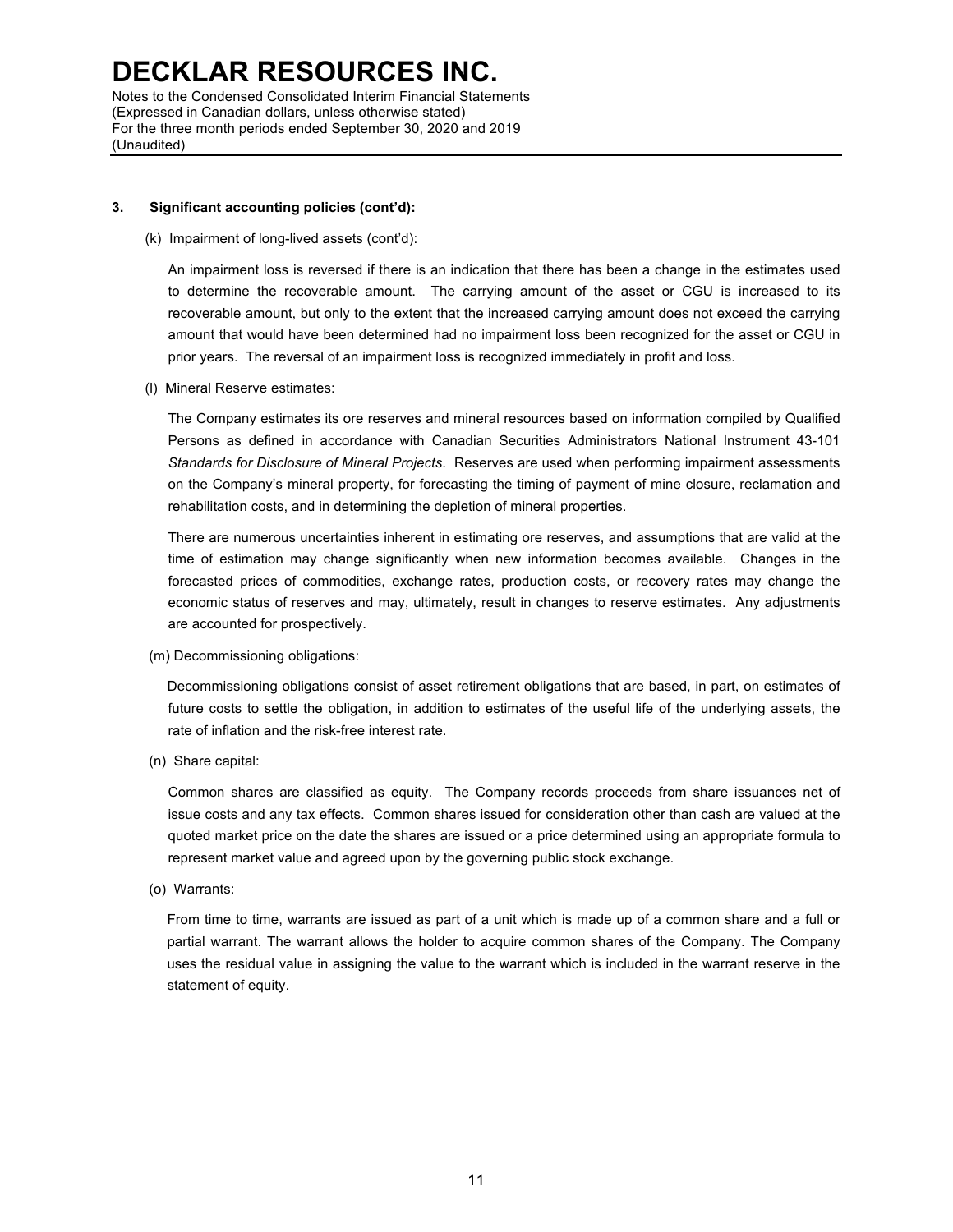Notes to the Condensed Consolidated Interim Financial Statements (Expressed in Canadian dollars, unless otherwise stated) For the three month periods ended September 30, 2020 and 2019 (Unaudited)

#### **3. Significant accounting policies (continued):**

(p) Share-based payments:

The Company has a share option plan, under which the fair value of all share-based awards is estimated using the Black-Scholes Option Pricing Model at the grant date and amortized over the vesting periods. An individual is classified as an employee when the individual is an employee for legal or tax purposes (direct employee) or provides services similar to those performed by a direct employee, including directors of the Company. Share-based payments to non-employees are measured at the fair value of the goods or services received, or the fair value of the equity instruments issued if it is determined the fair value of the goods or services received cannot be reliably measured and are recorded at the date the goods or services are received. The amount recognized as an expense is adjusted to reflect the number of awards expected to vest. The offset is credited to share-based payment reserve.

Upon the exercise of the share purchase options, consideration paid together with the amount previously recognized in the share-based payment reserve is recorded as an increase to share capital. Charges for share purchase options that are forfeited before vesting are reversed from the share-based payments reserves. For those share purchase options that expire or are forfeited after vesting, the amount previously recorded in share-based payments reserve is transferred to deficit.

(q) Interest expense:

Interest is recognized using the effective interest method, taking into account the principal outstanding and the effective rate over the period to maturity.

(r) Income taxes:

Income tax expense comprises current and deferred tax. Current tax and deferred tax are recognized in the statement of operations except to the extent that the tax relates to a business combination, or items recognized directly in equity or in other comprehensive income (loss).

A deferred tax asset is recognized for unused tax losses, tax credits, and deductible temporary differences, to the extent that it is probable that future taxable profits will be available against which they can be utilized.

Deferred tax assets are reviewed each reporting date and are reduced to the extent that it is no longer probable that the related tax benefit will be realized.

Deferred tax is recognized in respect of temporary differences between the carrying amounts of assets and liabilities for financial reporting purposes and the amounts used for taxation purposes. Deferred tax is not recognized for the temporary differences arising from the initial recognition of assets or liabilities in a transaction that is not a business combination and that affects neither accounting, nor taxable profit or loss.

Deferred tax is measured at the tax rates that are expected to be in effect when temporary differences reverse, based on the laws that have been enacted or substantively enacted at the reporting date. Deferred tax assets and liabilities are offset if there is a legally enforceable right to offset the tax liabilities and assets, and they relate to income taxes levied by the same tax authority.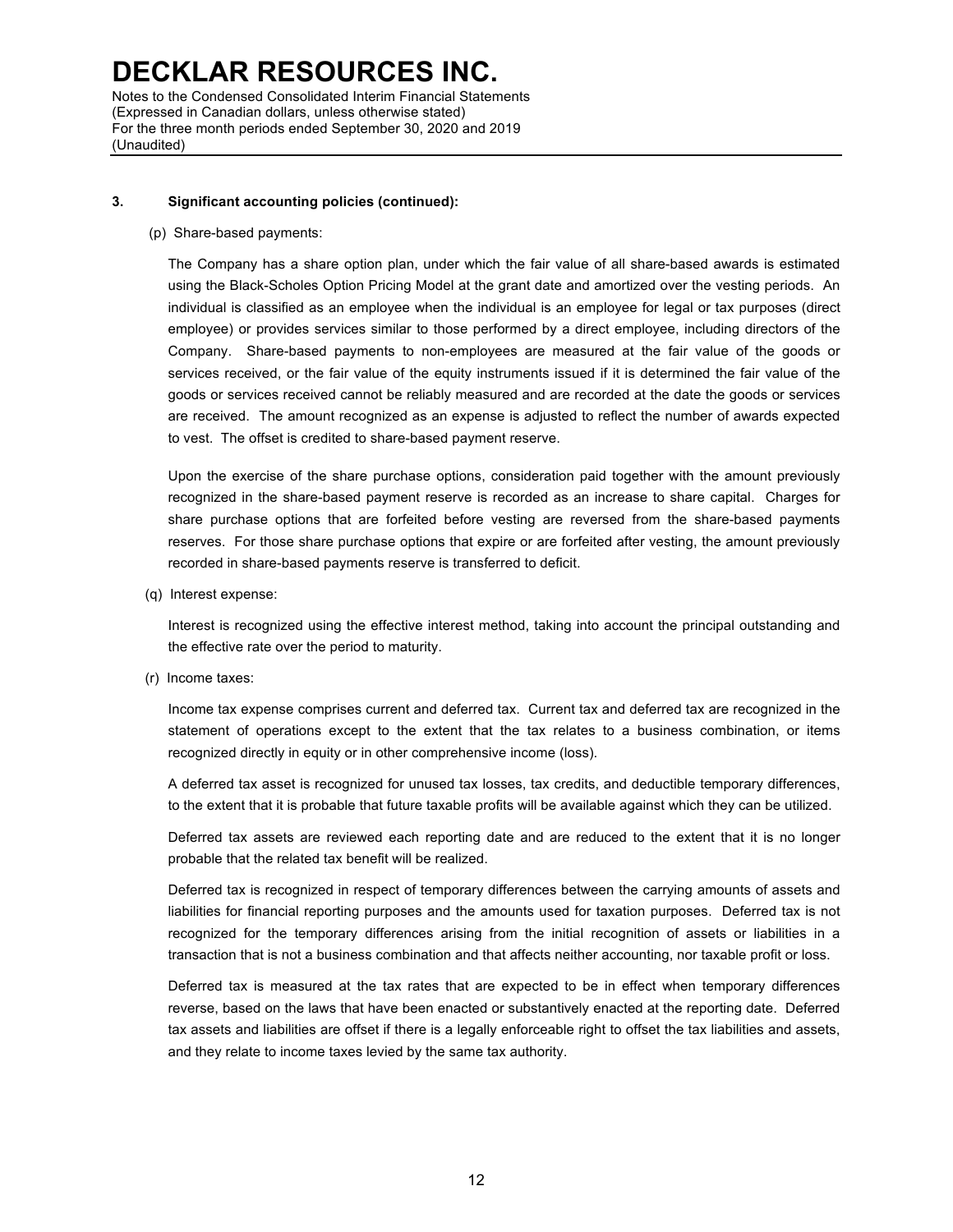Notes to the Condensed Consolidated Interim Financial Statements (Expressed in Canadian dollars, unless otherwise stated) For the three month periods ended September 30, 2020 and 2019 (Unaudited)

#### **3. Significant accounting policies (continued):**

(s) Financial assets

Financial asset are measured at:

- (i) Amortized cost;
- (ii) Fair Value in Other Comprehensive Income ("FVOCI") debt investment;
- (iii) FVOCI equity investment; and
- (iv) Fair Value Through Profit or Loss ("FVTPL").

The classification depends on the business model in which the financial asset is managed and its contractual cash flow characteristics. Derivatives embedded in contracts where the host is a financial asset in the scope of IFRS 9, Financial Instruments, are never separated. Instead, the hybrid financial instrument as a whole is assessed for classification

A financial asset is measured at amortized cost if it meets both of the following conditions and is not designated as at FVTPL:

- it is held within a business model whose objective is to hold assets to collect contractual cash flows; and - its contractual terms give rise on specified dates to cash flows that are solely payments of principal and interest on the principal amount outstanding.

A debt investment is measured at FVOCI if it meets both of the following conditions and is not designated as at FVTPL:

- it is held within a business model whose objective is achieved by both collecting contractual cash flows and selling financial assets; and

- its contractual terms give rise on specified dates to cash flows that are solely payments of principal and interest on the principal amount outstanding.

On initial recognition of an equity investment that is not held for trading, the Company may irrevocably elect to present subsequent changes in the investment's fair value in OCI. This election is made on an investment-by-investment basis.

All financial assets not classified as measured at amortized cost or FVOCI as described above are measured at FVTPL. This includes all derivative financial assets. On initial recognition, the Company may irrevocably designate a financial asset that otherwise meets the requirements to be measured at amortized cost or at FVOCI as at FVTPL if doing so eliminates or significantly reduces an accounting mismatch that would otherwise arise.

A financial asset (unless it is a trade receivable without a significant financing component that is initially measured at the transaction price) is initially measured at fair value plus, for an item not at FVTPL, transaction costs that are directly attributable to its acquisition.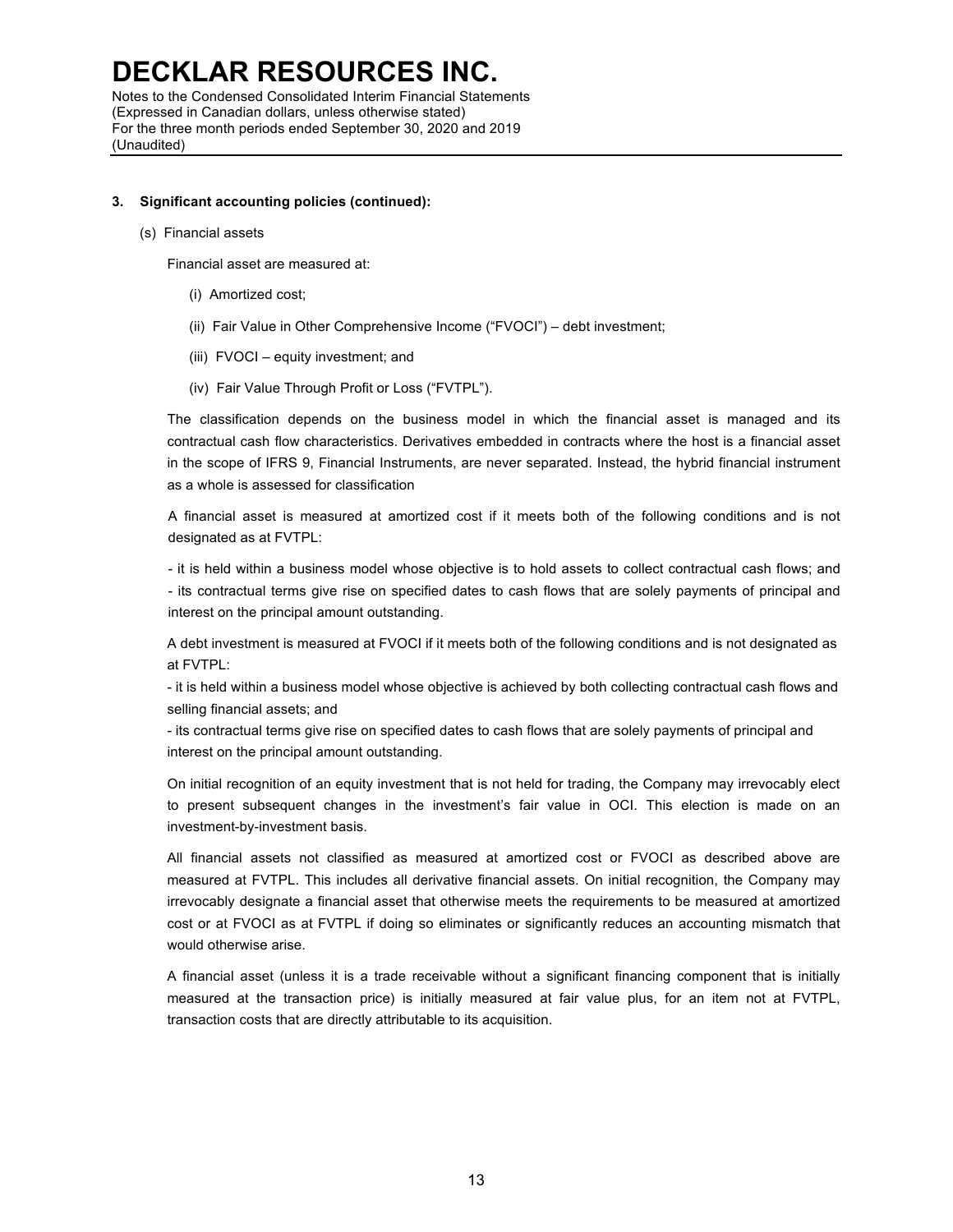Notes to the Condensed Consolidated Interim Financial Statements (Expressed in Canadian dollars, unless otherwise stated) For the three month periods ended September 30, 2020 and 2019 (Unaudited)

### **3. Significant accounting policies (continued):**

#### (s) Financial assets (continued)

The following accounting policies apply to the subsequent measurement of financial assets.

| Financial assets at FVTPL             | These assets are subsequently measured at fair value. Net gains and losses,<br>including any interest or dividend income, are recognized in profit or loss.                                                                                                                                                                                                      |
|---------------------------------------|------------------------------------------------------------------------------------------------------------------------------------------------------------------------------------------------------------------------------------------------------------------------------------------------------------------------------------------------------------------|
| Financial assets at amortized<br>cost | These assets are subsequently measured at amortized cost using the effective<br>interest method. The amortized cost is reduced by impairment losses. Interest income,<br>foreign exchange gains and losses and impairment are recognized in profit or loss.<br>Any gain or loss on derecognition is recognized in profit or loss.                                |
| Debt investments at FVOCI             | These assets are subsequently measured at fair value. Interest income calculated<br>using the effective interest method, foreign exchange gains and losses and<br>impairment are recognized in profit or loss. Other net gains and losses are recognized<br>in OCI. On derecognition, gains and losses accumulated in OCI are reclassified to<br>profit or loss. |
| Equity investments at FVOCI           | These assets are subsequently measured at fair value. Dividends are recognized as<br>income in profit or loss unless the dividend clearly represents a recovery of part of the<br>cost of the investment. Other net gains and losses are recognized in OCI and are<br>never reclassified to profit or loss.                                                      |

#### *Impairment of financial assets*

Financial assets measured at amortized cost, contract assets, and debt investments in FVOCI, but not investments in equity instruments, are assessed for credit impairment under the expected credit loss ("ECL") model of impairment. This impairment model applies to lease receivables, loan commitments, and financial guarantee contracts; the Company has no such items. The financial assets at amortized cost consist of accounts receivables and cash and cash equivalents.

### *Measurement of ECLs*

ECLs are a probability-weighted estimate of credit losses. Credit losses are measured as the present value of all cash shortfalls (i.e. the difference between the cash flows due to the entity in accordance with the contract and the cash flows that the Company expects to receive). ECLs are discounted at the effective interest rate of the financial asset.

#### *Credit-impaired financial assets*

At each reporting date, the Company assesses whether financial assets carried at amortized cost and debt securities at FVOCI are credit-impaired. A financial asset is 'credit-impaired' when one or more events that have a detrimental impact on the estimated future cash flows of the financial asset have occurred.

#### *Presentation of impairment*

Loss allowances for financial assets measured at amortized cost are deducted from the gross carrying amount of the assets. Impairment losses related to accounts and other receivables are presented separately in the statement of profit or loss and OCI. Impairment losses on other financial assets are presented under "finance costs", and not presented separately in the statement of profit or loss and OCI due to materiality considerations.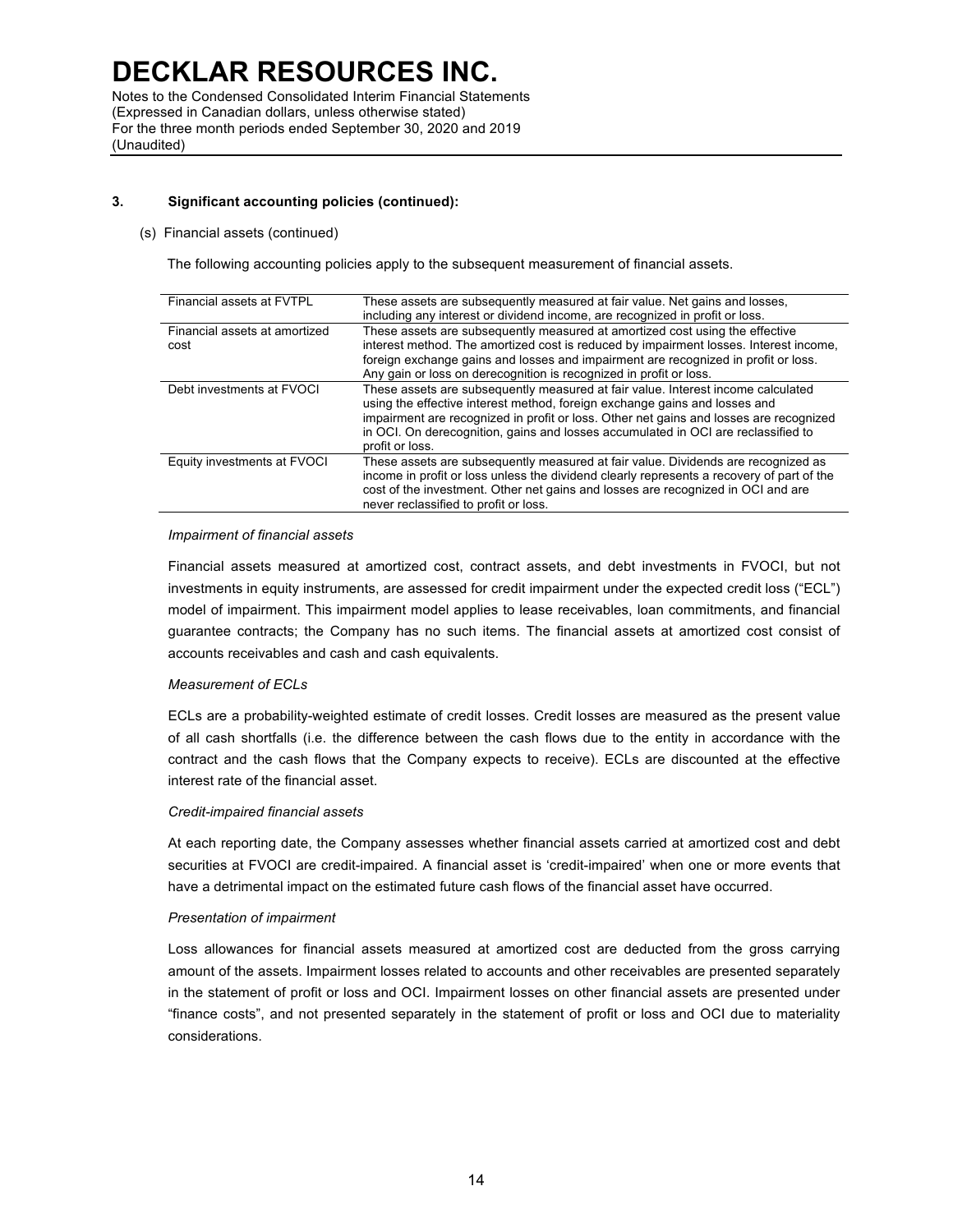Notes to the Condensed Consolidated Interim Financial Statements (Expressed in Canadian dollars, unless otherwise stated) For the three month periods ended September 30, 2020 and 2019 (Unaudited)

#### **3. Significant accounting policies (continued):**

#### (t) Financial liabilities

Financial liabilities are classified as either financial liabilities at fair value through profit or loss or financial liabilities at amortized cost.

Financial liabilities at amortized cost are initially measured at fair value, net of transaction costs incurred and subsequently measured at amortized cost. Any difference between the amounts originally received, net of transaction costs, and the redemption value is recognized in profit or loss over the period to maturity using the effective interest method.

Financial liabilities are classified as current or non-current based on their maturity dates. The Company has classified accounts payable and short-term loan as liabilities at amortized cost.

#### *De-recognition of financial liabilities*

The Company de-recognizes financial liabilities when, and only when, the Company's obligations are discharged, cancelled or they expire.

(u) Earnings (loss) per share:

Basic earnings (loss) per share is calculated by dividing the income (loss) available to common shareholders by the weighted average number of common shares outstanding during the year. For all periods presented, income (loss) available to common shareholders equals the reported income (loss) attributable to the shareholders of the Company.

Diluted earnings (loss) per share is calculated using the treasury stock method. Under the treasury stock method, the weighted average number of common shares issued and outstanding used for the calculation of diluted earnings (loss) per share assumes that the proceeds to be received on the exercise of dilutive stock options and warrants are used to repurchase common shares at the average market price during the year.

#### **4. Changes in accounting standards:**

Business Combinations – Effective January 1, 2020, the Company has adopted amendments defining a business from IFRS 3 – Business Combinations. The amendments are intended to provide additional guidance to determine if a transaction should be recorded as a business combination or an asset acquisition. The amendments clarify the minimum requirements for a business, remove the assessment of whether market participants are capable of replacing any missing elements, add guidance to help entities assess if an acquired process is substantive, narrow the definitions of a business and of outputs, and introduce an optional fair value concentration test.

To be considered a business under the amendments to IFRS 3, an acquisition would have to include an input and a substantive process that together significantly contribute to the ability to create outputs. The optional concentration test permits a simplified assessment that results in an asset acquisition if substantially all of the fair value of the gross assets is concentrated in a single identifiable asset or a group of similar identifiable assets. An entity may elect to apply or not apply, the test. An entity may make such an election separately for each transaction or other event.

The Company's acquisition of Decklar Petroleum Limited has been recorded as an asset acquisition.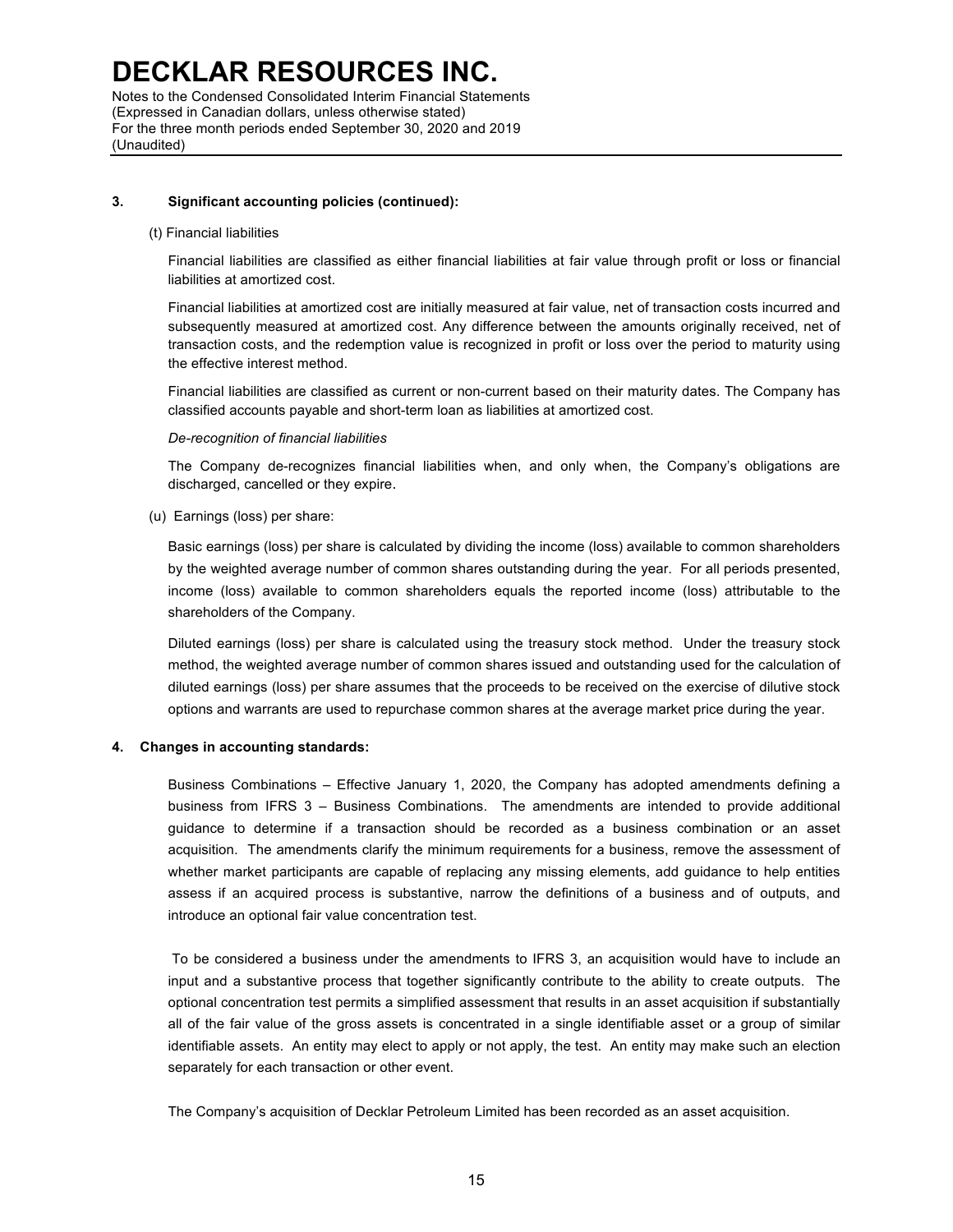Notes to the Condensed Consolidated Interim Financial Statements (Expressed in Canadian dollars, unless otherwise stated) For the three month periods ended September 30, 2020 and 2019 (Unaudited)

#### **5. Critical judgments in applying accounting policies:**

The critical judgments that the Company's management has made in the process of applying the Company's accounting policies, apart from those involving estimations (see Note 6), that have the most significant effect on the amounts recognized in the Company's consolidated financial statements are as follows:

(a) Impairment indicators for mineral property:

Management uses several criteria in its assessment of impairment indicators for mineral property including geologic and metallurgic information, conclusions and recommendations in technical reports, existing permits, and intentions to continue with exploration or to abandon.

(b) Going concern:

The assessment of the Company's ability to continue as a going concern (Note 1) involves judgment regarding its future funding. Judgments must also be made with regard to events or conditions, which might give rise to significant uncertainty.

#### **6. Key sources of estimation uncertainty:**

The preparation of the condensed consolidated interim financial statements requires management to make estimates and assumptions regarding the effect of uncertain future events on the carrying amounts of the Company's assets and liabilities at the end of the reporting period. Actual results may differ from those estimates as the estimation process is inherently uncertain. Differences between the actual results and present estimates and assumptions have the potential to materially affect the Company's condensed consolidated interim financial statements. Estimates are reviewed on an ongoing basis and are based on historical experience and other facts and circumstances. Revisions to estimates and the resulting effect on the carrying amounts of the Company's assets and liabilities are accounted for prospectively.

The significant assumptions about the future and other major sources of estimation uncertainty as at the end of the reporting period that may result in a material adjustment to the carrying amounts of the Company's assets and liabilities are as follows:

(a) Impairment of mineral properties, plant, and equipment:

The Company considers both external and internal sources of information in assessing whether there are any indications that mineral properties, plant, and equipment are impaired. External sources of information the Company considers include changes in the market, economic, and legal environment in which the Company operates that are not within its control and affect the recoverable amount of mineral properties, plant, and equipment. Internal sources include the manner in which mineral properties, plant, and equipment are being used or are expected to be used, and indications of economic performance of the assets.

In determining the recoverable amounts of the Company's mineral properties, plant, and equipment, the Company's management makes estimates of the discounted future after-tax cash flows expected to be derived from its mineral properties using an appropriate discount rate. Reductions in metal price forecasts, increases in estimated future costs of production, increases in estimated future non-expansionary capital expenditures, reductions to the amount of recoverable reserves, resources and exploration potential, and/or adverse current economics can result in a write down of the carrying amounts of the Company's mineral properties, plant, and equipment.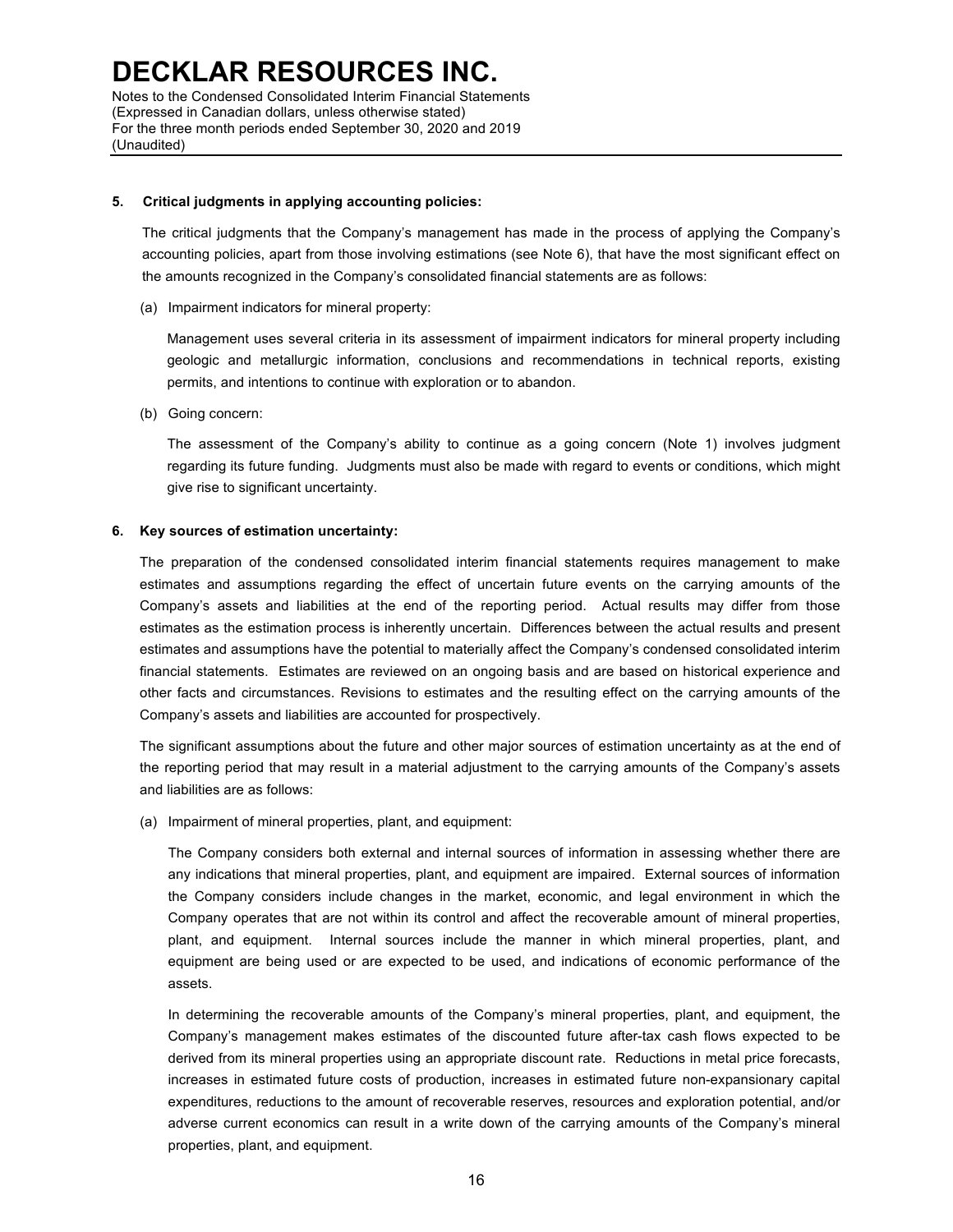Notes to the Condensed Consolidated Interim Financial Statements (Expressed in Canadian dollars, unless otherwise stated) For the three month periods ended September 30, 2020 and 2019 (Unaudited)

#### 6. **Key sources of estimation uncertainty (cont'd):'**

(b) Assessment of commercial oil and gas reserves

Management is required to assess the level of the Company's proved and probable reserves together with the future expenditures to develop those reserves, which are utilized in determining the depletion charge for the period, assessing whether any impairment charge is required against proved and probable reserves, and the determination of the deferred tax liability. By their nature, these estimates of proved and probable reserves, including the estimates of future prices, costs, related future cash flows and the selection of a pretax risked discount rate relevant to the asset in question are subject to measurement uncertainty. The Company and its partner employ independent reserves evaluators who periodically assess the Company's level of proved and probable reserves by reference to data sets including geological, geophysical and engineering data together with reports, presentations and financial information pertaining to the contractual and fiscal terms applicable to the Company's assets. Significant judgment is involved when determining whether there have been any significant changes in the Company's reserves.

(c) Share-based compensation:

The Company includes an estimate of forfeitures, share price volatility, expected life of awards, and risk-free interest rates in the calculation of the expense related to certain long-term employee incentive plans. These estimates are based on previous experience and may change throughout the life of an incentive plan. Such changes could impact the share-based payments reserve.

### **7. Accounts receivable and prepaid expenses:**

|                                                                  |   | September 30,<br>2020 | December 31,<br>2019 |
|------------------------------------------------------------------|---|-----------------------|----------------------|
| <b>GST</b> refundable<br>Prepaid insurance and other receivables | S | 25,276<br>28,173      | 25,858<br>1,108      |
|                                                                  | S | 53,449                | 26,966               |

### **8. Resource Properties:**

#### **Oil and Gas**

Oza Oil Field - On July 17, 2020 the Company acquired all the issued and outstanding shares of Nigerianbased DPL. DPL's sole asset is a RSA with Millenium. Millenium is the owner of the Oza Oil Field located onshore in the northern part of Oil Mining License 11 in the Eastern Niger Delta of Nigeria. The RSA entitles DPL to cost recovery and a share of distributable funds from the Oza Oil Field in exchange for technical and financial support (Note 14).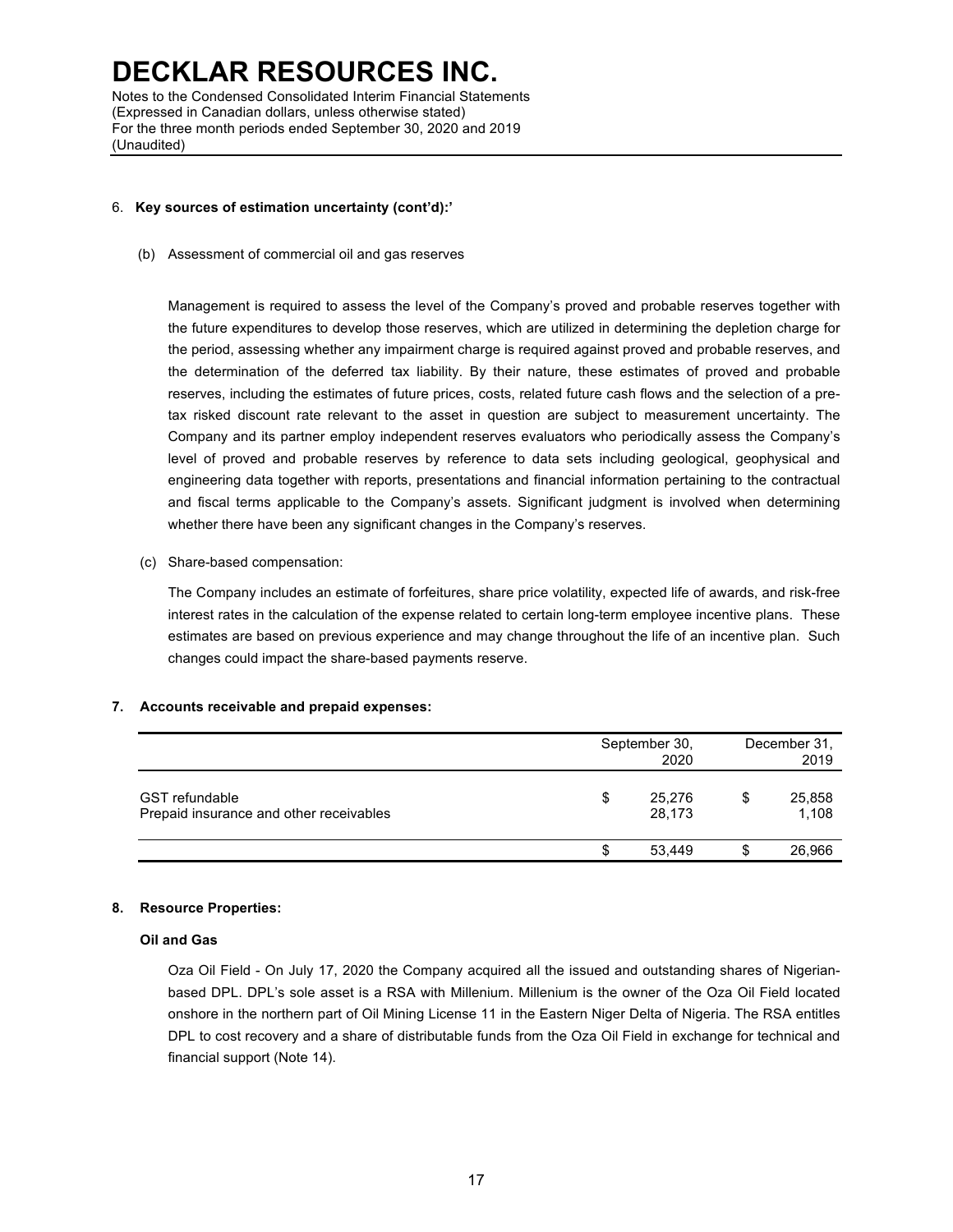Notes to the Condensed Consolidated Interim Financial Statements (Expressed in Canadian dollars, unless otherwise stated) For the three month periods ended September 30, 2020 and 2019 (Unaudited)

#### **9. Resource Properties (cont'd):**

#### **Minerals**

Holt Option - During the quarter ended September 30, 2018 the Company entered into an option agreement with Island Time Exploration Limited ("Island Time") for the exclusive right to acquire up to 75% interest in four mineral titles totalling 3,687 hectares situated east of Duncan, British Columbia in the Victoria Mining Division (the "Holt Option" Agreement), in consideration for a fee of \$100,000, payable by way of a promissory note (Note 10). The exercise of the Holt option, which has been subsequently amended, is conditional upon the Company paying the remaining amount payable on the promissory note to Island Time on or before December 31, 2020 (Note 10) and incurring an aggregate of \$300,000 of exploration and development expenditures on the property. The claims are subject to a 2% net smelter return royalty.

|                                  | September 30,<br>2020 | December 31,<br>2019 |
|----------------------------------|-----------------------|----------------------|
| Oza Oil Field                    |                       |                      |
| Property, Plant and Equipment    | \$1,141,895           | \$                   |
| Pre-operation Expenses           | 2,788,871             |                      |
| Petroleum and natural gas assets | 6,268,968             |                      |
|                                  | 10,199,734            |                      |
| Holt option                      | 100,000               | 100,000              |
|                                  | \$10,299,734          | \$<br>100,000        |

### **9. Loans**

(i) Short-term loan:

|                                        | September 30,<br>2020 | December 31,<br>2019 |        |  |
|----------------------------------------|-----------------------|----------------------|--------|--|
| Promissory note payable to Island Time | 58.362                |                      | 56,925 |  |

During the year ended December 31, 2019, the Company made principal payments of \$50,000 towards the promissory note. On September 30, 2020 the remaining balance of the promissory note payable to Island Time is \$50,000 plus accrued interest. The note is payable on December 31, 2020 and bears interest at 5% per annum.

### **10. Refundable Deposit:**

On September 3, 2020, DPI received a deposit of \$750,000 as part of the San Leon Subscription Agreement ("Subscription Agreement"). The deposit is repayable should a number of conditions in the Subscription Agreement are not be attained including the need to complete additional specific financing. Interest is payable on the deposit at a rate of 10% per annum.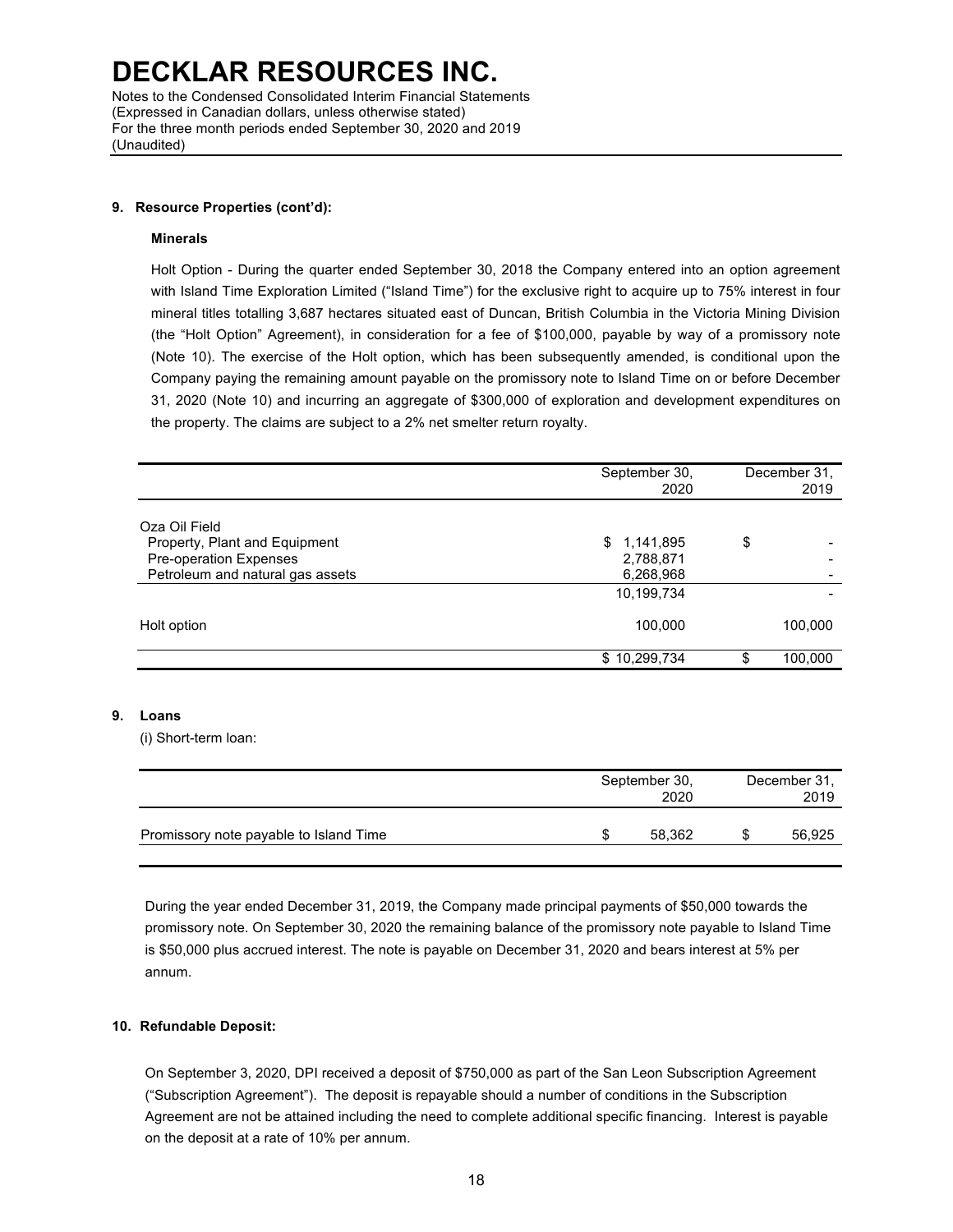#### **12. Trade payables and accrued liabilities:**

|                                                            |    | September 30,<br>2020 | December 31.<br>2019   |  |
|------------------------------------------------------------|----|-----------------------|------------------------|--|
| Trade and other payables<br>Due to related party (Note 18) | \$ | 708,343<br>60.800     | \$<br>72,993<br>21,650 |  |
|                                                            | ъ  | 769,143               | \$<br>94,643           |  |

#### **13. Decommissioning obligation**

The decommissioning obligation represents the carrying amount of decommissioning provisions associated with the future abandonment of the existing wells, facilities and well locations at the Oza Oil Field. An initial estimate of \$30,000 per well for the three existing well locations has been accrued. These obligations are expected to be settled over a period of 15 years.

#### **14. Acquisition of Decklar Petroleum Ltd:**

On July 17, 2020 the Company acquired all the issued and outstanding shares of Nigerian-based Decklar Petroleum Limited, whose sole asset is an RSA with Millenium. Millenium is the owner of the Oza Oil Field located onshore in the northern part of Oil Mining License 11 in the Eastern Niger Delta of Nigeria. The RSA entitles DPL to cost recovery and a share of distributable funds from the Oza Oil Field in exchange for technical and financial support.

The purchase of DPL will be realized on issuance of up to 30,000,000 common shares of the Company. On closing of the acquisition 22,000,000 common shares were issued, with the balance of 8,000,000 shares being payable only if the Oza Oil Field achieves production net to Millenium of 1,000 barrels of oil per day for a period of ten consecutive days in any thirty day period within twelve months of the date of closing.

The 22,000,000 common shares issued were allocated: (i) 14,000,000 Shares to the shareholders of DPL; and (ii) 8,000,000 Shares to extinguish outstanding debt owed by DPL to certain arm's length third parties. The Purchase Price was equivalent to approximately 68% of the Company's issued share capital. None of the DPL shareholders nor third party debt providers were related to the Company and the Acquisition was not a Non-Arm's Length transaction within the meaning of the policies of the TSX-V.

On the date of the transaction, the initial treatment was to account for the transaction as an asset acquisition as follows:

| Shares issued – 22 million shares with a value of \$0.25/share<br>Contingent consideration – 8 million shares (Note 16)                                    | \$<br>5,500,000<br>2,900,000                         |
|------------------------------------------------------------------------------------------------------------------------------------------------------------|------------------------------------------------------|
|                                                                                                                                                            | 8,400,000                                            |
| Assets and liabilities of DPL:<br>Oil and gas property<br>Decommissioning obligation<br><b>Current liabilities</b><br>Fair value adjustment on acquisition | \$<br>8,537,955<br>(90,000)<br>(234, 044)<br>186.089 |
|                                                                                                                                                            | 8.400.000                                            |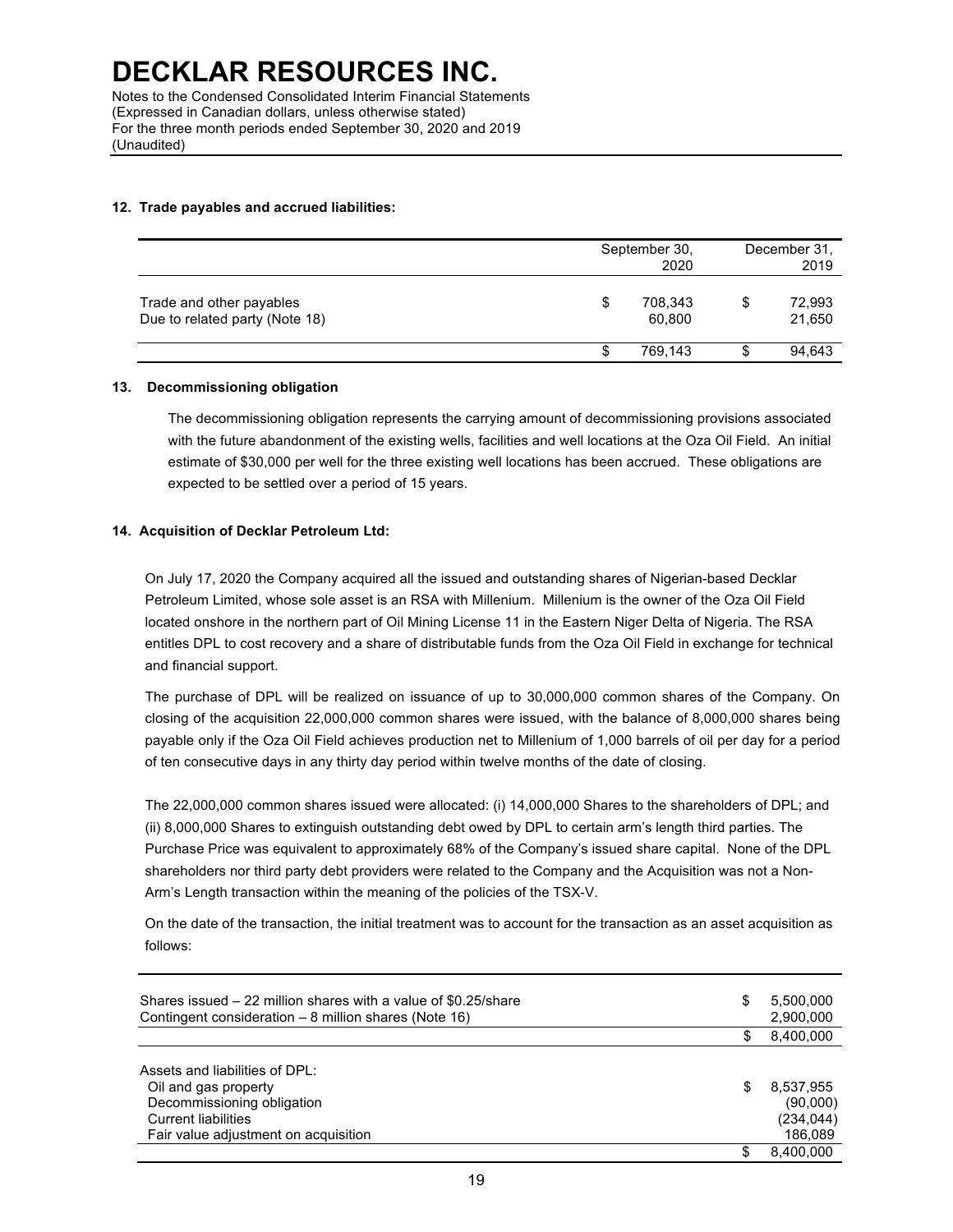Notes to the Condensed Consolidated Interim Financial Statements (Expressed in Canadian dollars, unless otherwise stated) For the three month periods ended September 30, 2020 and 2019 (Unaudited)

#### **15. Share capital:**

(a) Authorized:

The Company's share capital consists of an unlimited number of common shares without par value.

(b) Issued and outstanding:

|                                 | Number     |               |
|---------------------------------|------------|---------------|
|                                 | of shares  | Amount        |
|                                 |            |               |
| Balance, January 1, 2019        | 8.746.437  | \$131,256,259 |
| Issued by private placement     | 8,533,333  | 640.000       |
| Issued for investment advances  | 4.800.000  | 360,000       |
| Balance, December 31, 2019      | 22.079.770 | 132.256.259   |
| Issued to on acquisition of DPL | 22.000.000 | 5,500,000     |
| Issued on exercise of warrants  | 10.200.003 | 1,020,000     |
| Balance, September 30, 2020     | 54.279.773 | \$138,776,259 |

- (c) Share issuances and Share-based compensation:
	- (i) Common shares:

On July 17, 2020 the Company issued 22,000,000 common shares to acquire all the issued and outstanding shares of DPL (Note 14).

During the first nine months of 2020 the Company issued 10,200,003 common shares for \$1,020,000 on exercise of warrants (Note 15(d))).

In September 2019 the Company completed a non-brokered private placement of 8,533,333 units at a price \$0.075 per unit, for aggregate gross proceeds of \$640,000 and issued 4,800,000 units at a price of \$0.075 to settle \$360,000 of investment advances. Each unit consisted of one common share of the Company, and one common share purchase warrant entitling the holder to acquire one common share at a price of \$0.10 per common share for 24 months. All securities issued pursuant to the private placement were subject to a four-month hold period. No finder's fees were paid in connection with the placement.

(ii) Common share options:

The Company grants share purchase options pursuant to the policies of the TSX-V with respect to eligible persons, exercise price, maximum term, vesting, maximum options per person, and termination of eligible person status. The purpose of the share purchase options is to retain and motivate management, staff, consultants, and other qualified individuals by providing them with the opportunity, through share options, to acquire a proprietary interest in the Company and benefit from its growth.

During the quarter ended September 30, 2020 share-based compensation expense in the amount of \$465,579 was recorded related to the vesting of share options granted to directors and employees (September 30, 2019 – nil).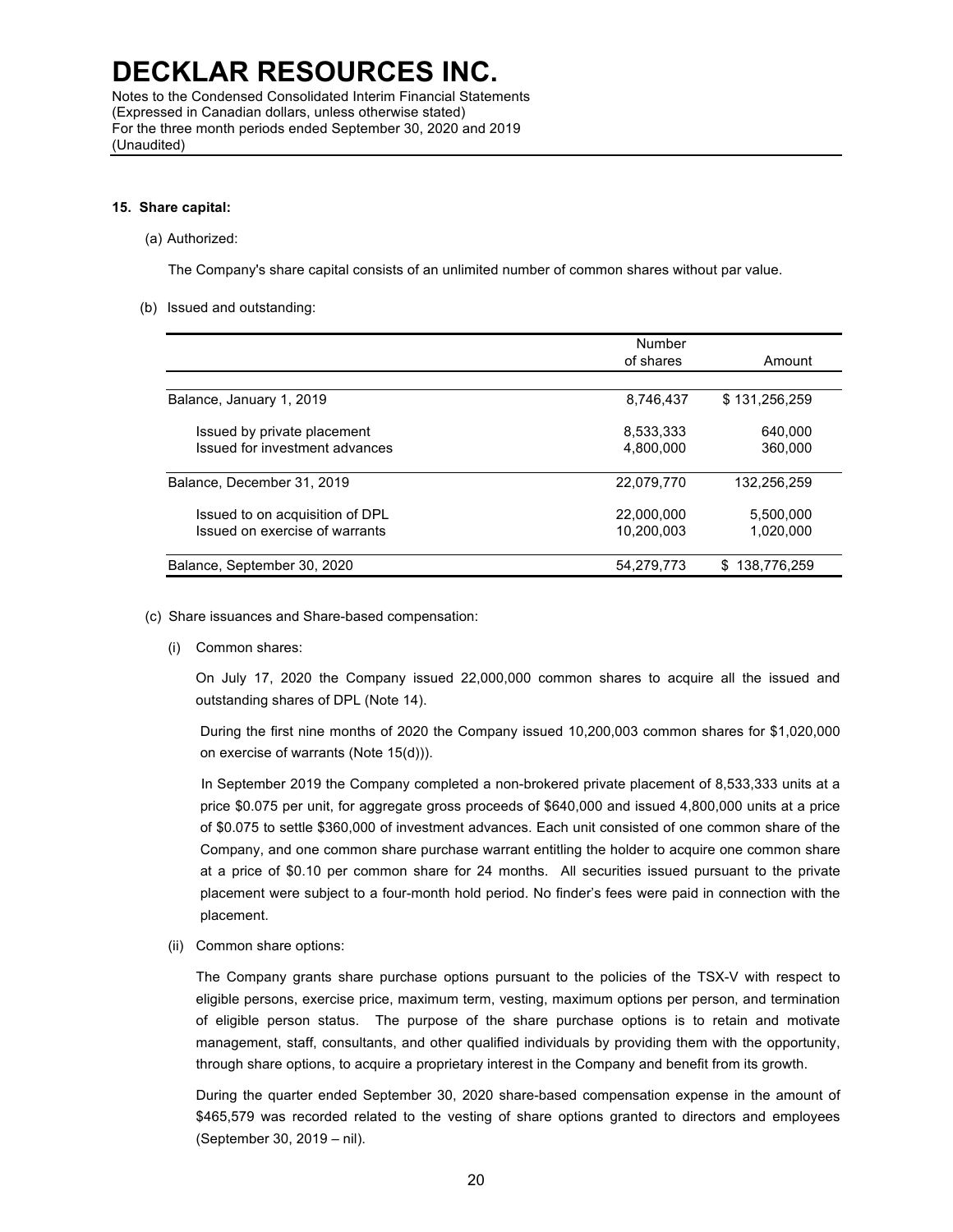Notes to the Condensed Consolidated Interim Financial Statements (Expressed in Canadian dollars, unless otherwise stated) For the three month periods ended September 30, 2020 and 2019 (Unaudited)

#### **15. Share capital (cont'd):**

(ii) Common share options (cont'd):

The continuity of outstanding share purchase options for the year ended September 30, 2020, is as follows:

| Expiry dates                                                         | Exercise<br>prices                      | <b>Balance</b><br>December 31.<br>2019 | Granted                                                           | Exercised | Expired/<br>cancelled/<br>forfeited                  | Balance<br>September 30,<br>2020        |
|----------------------------------------------------------------------|-----------------------------------------|----------------------------------------|-------------------------------------------------------------------|-----------|------------------------------------------------------|-----------------------------------------|
| April 5, 2022<br>April 5, 2022<br>April 5, 2022<br>September 4, 2025 | \$10.00<br>\$15.00<br>\$20.00<br>\$0.28 | 75.000<br>75,000<br>75.000             | $\overline{\phantom{a}}$<br>$\overline{\phantom{a}}$<br>5.175.000 |           | $\overline{\phantom{0}}$<br>$\overline{\phantom{0}}$ | 75,000<br>75,000<br>75.000<br>5,175,000 |
|                                                                      |                                         | 225.000                                | 5,175,000                                                         |           |                                                      | 5,400,000                               |
| Weighted average exercise price                                      |                                         | \$15.00                                |                                                                   |           |                                                      | \$0.89                                  |
| Weighted average remaining life (years)                              |                                         | 2.26                                   |                                                                   |           |                                                      | 4.79                                    |

The continuity of outstanding share purchase options for the year ended September 30, 2019, is as follows:

| Expiry dates                                                        | Exercise<br>prices                       | <b>Balance</b><br>December 31.<br>2018 | Granted                                                                              | Exercised | Expired/<br>cancelled/<br>forfeited | Balance<br>Sept 30,<br>2019 |
|---------------------------------------------------------------------|------------------------------------------|----------------------------------------|--------------------------------------------------------------------------------------|-----------|-------------------------------------|-----------------------------|
| November 5, 2019<br>April 5, 2022<br>April 5, 2022<br>April 5, 2022 | \$10.00<br>\$10.00<br>\$15.00<br>\$20.00 | 3.704<br>75.000<br>75.000<br>75.000    | $\qquad \qquad \blacksquare$<br>$\overline{\phantom{a}}$<br>$\overline{\phantom{a}}$ |           | (3,704)<br>$\overline{\phantom{a}}$ | 75.000<br>75.000<br>75,000  |
|                                                                     |                                          | 228.704                                |                                                                                      |           | (3,704)                             | 225.000                     |
| Weighted average exercise price                                     |                                          | \$14.92                                |                                                                                      |           |                                     | \$15.00                     |
| Weighted average remaining life (years)                             |                                          | 3.22                                   |                                                                                      |           |                                     | 2.26                        |

#### (d) Common share purchase warrants

In September 2019, the Company issued 13,333,333 common share purchase warrants entitling the holder to acquire one common share at a price of \$0.10 per common share for 24 months (note 15(c)(i)). The warrants were valued at \$nil using the residual value method. During the first nine months of 2020, 10,200,003 warrants were exercised for a total exercise price of \$1,020,000.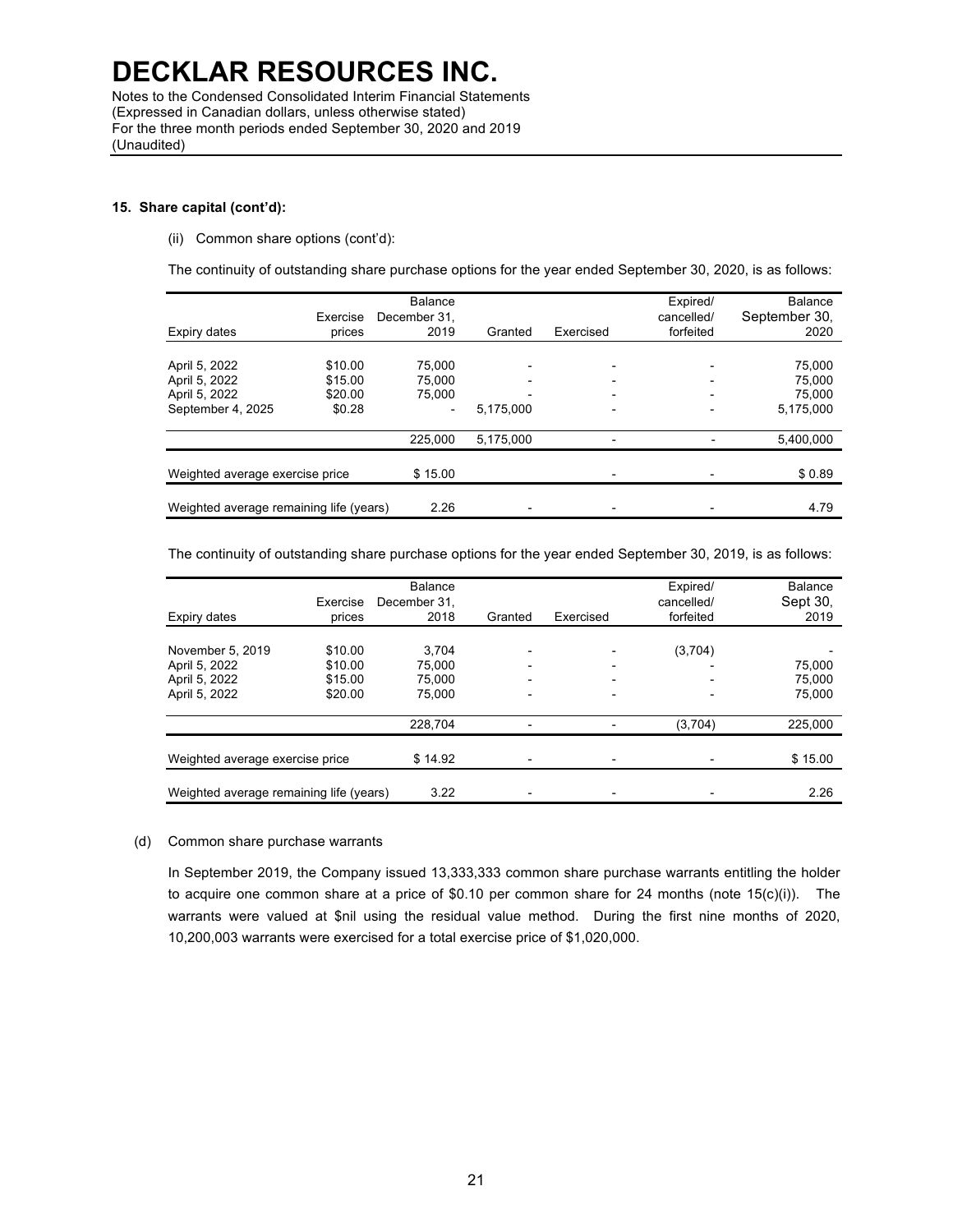Notes to the Condensed Consolidated Interim Financial Statements (Expressed in Canadian dollars, unless otherwise stated) For the three month periods ended September 30, 2020 and 2019 (Unaudited)

#### **15. Share capital (cont'd):**

#### (e) Income/ (loss) per share ("EPS"):

The loss and weighted average number of outstanding shares used in the calculation of basic and diluted loss per share are as follows:

|                                                                                         |               | September 30,<br>2020 | September 30,<br>2019 |            |
|-----------------------------------------------------------------------------------------|---------------|-----------------------|-----------------------|------------|
| Net loss for the 3-month period ended - used in the<br>calculation of basic EPS         | \$            | (803, 534)            | \$                    | (70, 568)  |
| Weighted average number of outstanding shares for the<br>purpose of basic EPS           |               | 49,282,671            |                       | 12,607,306 |
| Weighted average number of outstanding shares used in the<br>calculation of diluted EPS | 51,716,588    |                       | 22,780,443            |            |
| Basic earnings/(loss) per share                                                         | \$            | (0.02)                | \$                    | (0.01)     |
| Diluted earnings/(loss) per share                                                       | \$            | (0.02)                | \$                    | (0.01)     |
|                                                                                         |               |                       |                       |            |
|                                                                                         | September 30, |                       | September 30,         |            |
|                                                                                         |               | 2020                  |                       | 2019       |
| Net loss for the 9-month period ended - used in the<br>calculation of basic EPS         | \$.           | (1,323,944)           | \$                    | (150, 117) |
| Weighted average number of outstanding shares for the<br>purpose of basic EPS           | 32,400,817    |                       | 10,096,376            |            |
| Weighted average number of outstanding shares used in the<br>calculation of diluted EPS | 34,834,704    |                       |                       | 20,292,454 |
| Basic earnings/(loss) per share                                                         | \$            | (0.04)                | \$                    | (0.01)     |
| Diluted earnings/(loss) per share                                                       | \$            | (0.04)                | \$                    | (0.01)     |

### **16. Contingent Consideration**

The Company purchased all the issued and outstanding shares of Decklar Petroleum Limited on July 17, 2020 (Note 14). The consideration for the purchase included 8,000,000 shares payable only if the Oza Oil Field achieves production net to Millenium of 1,000 barrels of oil per day for a period of ten consecutive days in any thirty day period within twelve months of the date of closing. The present value of the Contingent consideration was estimated by management using a 10% discount rate and a price of \$0.50 per share with an 80% probability that all contingent shares will be issued one year after the closing date. For every 1% increase or decrease in the discount rate used for this calculation (within a range of 0% to 20%), the total value of the consideration increases or decreases an average of \$26,500. For every \$0.01 increase or decrease in the estimated share price used for this calculation, the total estimated fair value of the consideration increases or decreases by just over \$58,000.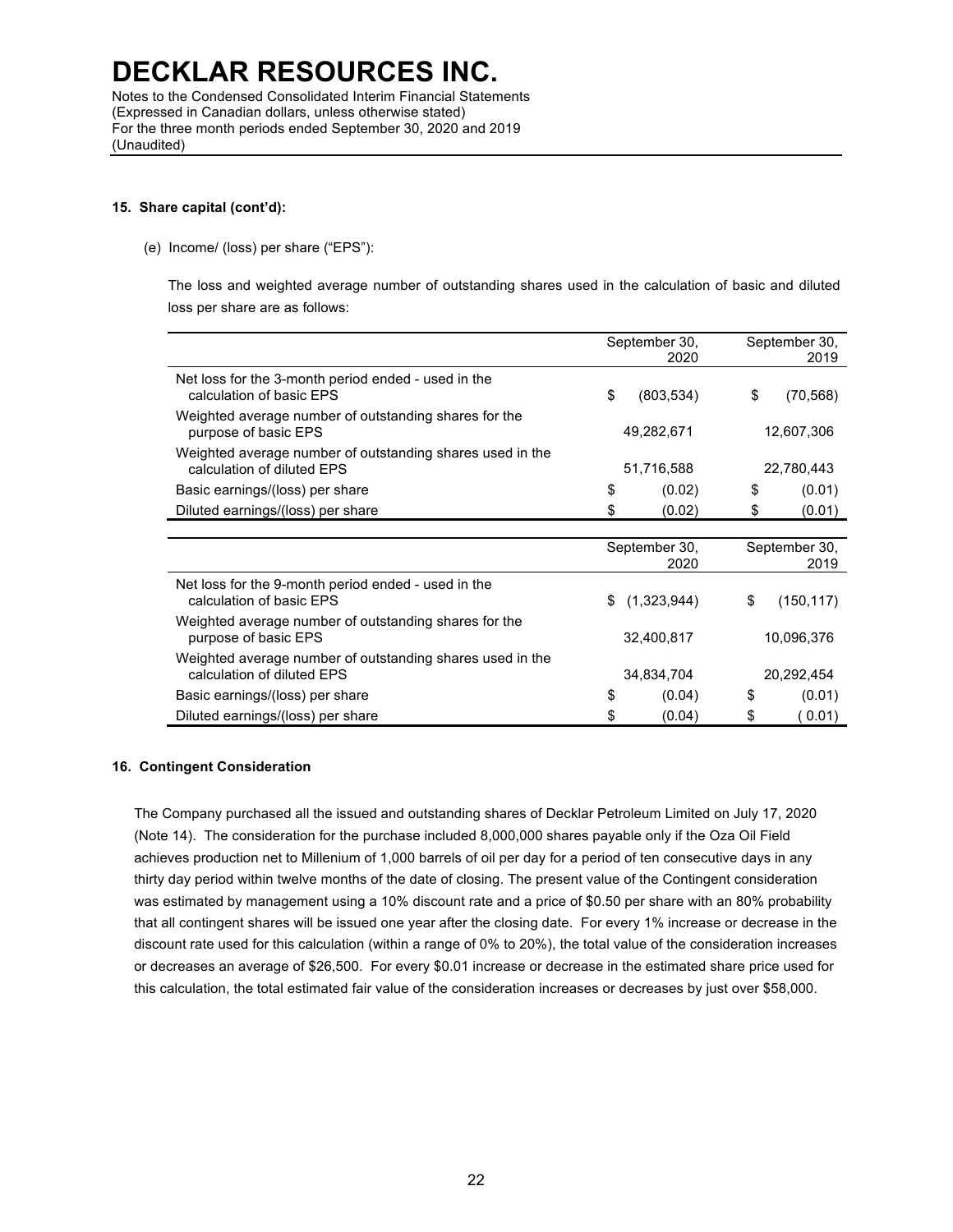Notes to the Condensed Consolidated Interim Financial Statements (Expressed in Canadian dollars, unless otherwise stated) For the three month periods ended September 30, 2020 and 2019 (Unaudited)

#### **17. General and administrative expenses:**

|                                                                                                                       | Three months<br>ended Sept 30<br>2020 |    | Three months<br>ended Sept 30<br>2019 |     | Nine months<br>ended Sept 30<br>2020 | Nine months<br>ended Sept 30<br>2019 |
|-----------------------------------------------------------------------------------------------------------------------|---------------------------------------|----|---------------------------------------|-----|--------------------------------------|--------------------------------------|
| Salaries, wages and benefits<br>Legal, audit and consulting<br>Office, administrative and<br>share-based compensation | \$<br>25,800<br>50,852<br>540.157     | S  | 21.842<br>33.136<br>15.976            | \$  | 65.800<br>232.816<br>589.810         | \$<br>62,167<br>38,136<br>47,186     |
|                                                                                                                       | \$<br>616,809                         | \$ | 70.954                                | \$. | 888.426                              | \$<br>147.489                        |

#### **18. Related party transactions:**

(a) Balances receivable and payable:

The amounts due to a related party and included in accounts payable, are non-interest bearing, unsecured, and due on demand, and comprise the following:

|                         | September 30,<br>2020 |        |    | December 31,<br>2019 |  |  |
|-------------------------|-----------------------|--------|----|----------------------|--|--|
| Due to a senior officer |                       | 60.800 | ۰D | 21,650               |  |  |

(b) Key management personnel:

Key management personnel includes the salaries and consulting fees paid and/or accrued to the Company's senior officers and directors as follows:

|                                                                                      | Three months<br>ended Sept 30<br>2020 |                   | Three months<br>ended Sept 30<br>2019 |                                    | Nine months<br>ended Sept 30<br>2020 |                   | Nine months<br>ended Sept 30<br>2019 |        |
|--------------------------------------------------------------------------------------|---------------------------------------|-------------------|---------------------------------------|------------------------------------|--------------------------------------|-------------------|--------------------------------------|--------|
| Salary and consulting fees<br>Share-based payments,<br>directors and senior officers | S                                     | 25.800<br>101,213 | S                                     | 21.842<br>$\overline{\phantom{a}}$ | S                                    | 65.800<br>101.213 | S.                                   | 62.167 |
|                                                                                      | S                                     | 127.013           | S                                     | 21.842                             | \$.                                  | 167.013           |                                      | 62.167 |

### **19. Segment information:**

The Company conducts its business as a single reportable operating segment, being the development of oil fields In Nigeria. Geographical information is as follows:

| September 30, 2020  | Canada      | Nigeria                     | Total         |  |
|---------------------|-------------|-----------------------------|---------------|--|
| Interest income     | 3.473<br>\$ |                             | S<br>3.473    |  |
| Loss for the period | (617, 445)  | $\blacksquare$<br>(186,089) | (803, 534)    |  |
| Non-current assets  | 100,000     | 10,199,734                  | -10,299,734   |  |
| Total assets        | 483,542     | 10.484.598                  | $-10,968,140$ |  |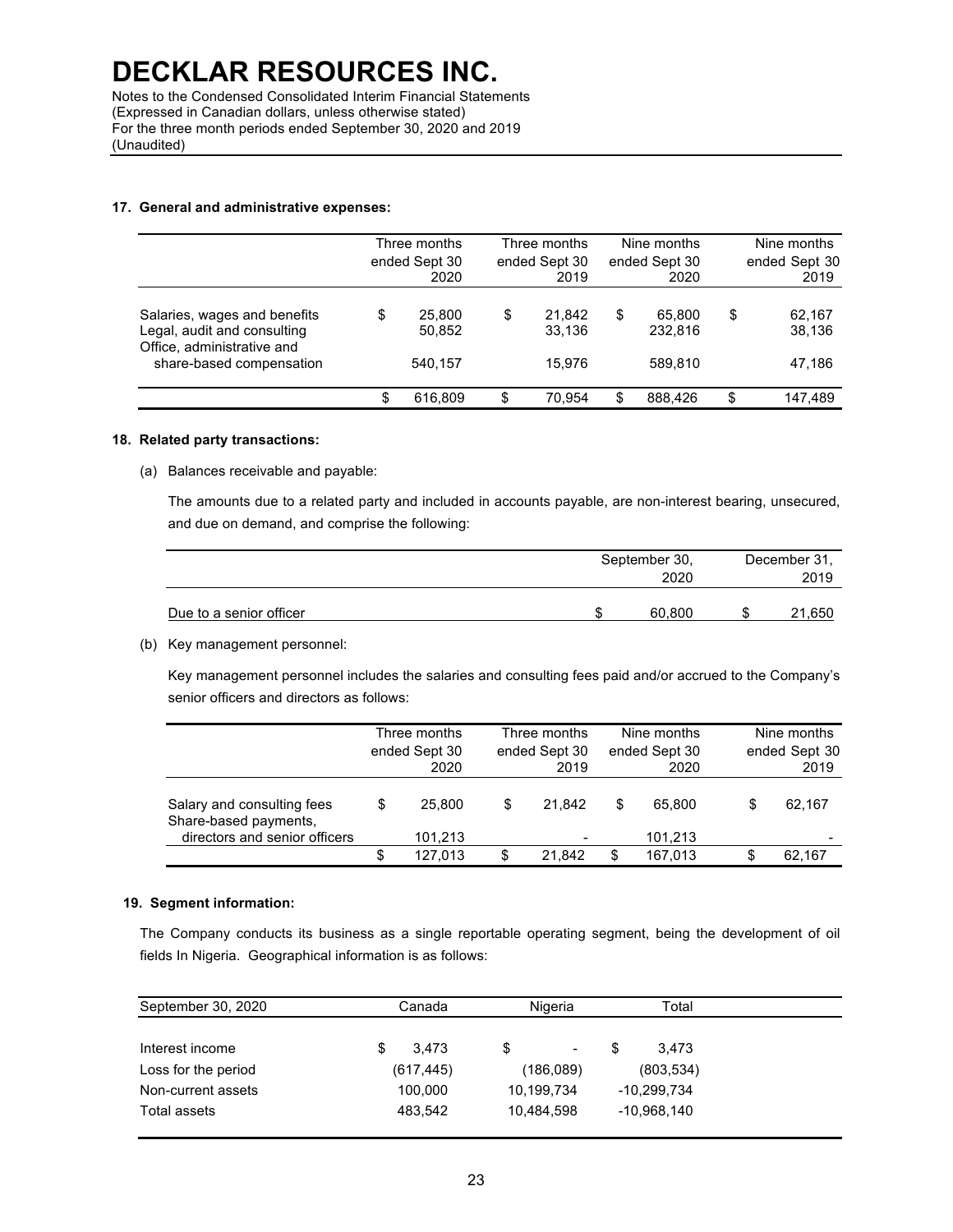#### **19. Segment information (cont'd):**

| September 30, 2019  | Canada     | Nigeria                  | Total        |
|---------------------|------------|--------------------------|--------------|
|                     |            |                          |              |
| Interest income     | 1,689<br>S | $\overline{\phantom{a}}$ | 1,689<br>-\$ |
| Loss for the period | 70,568     | -                        | 70.568       |
| Total assets        | 733,169    | $\overline{\phantom{a}}$ | 733,169      |
|                     |            |                          |              |

#### **20. Supplemental cash flow information:**

|                                                | Three months<br>ended Sept 30<br>2020 |     | Three months<br>ended Sept 30<br>2019 |       | Nine months<br>ended Sept 30<br>2020 |       | Nine months<br>ended Sept 30<br>2019 |       |
|------------------------------------------------|---------------------------------------|-----|---------------------------------------|-------|--------------------------------------|-------|--------------------------------------|-------|
| Supplemental information:<br>Interest received | \$                                    | 376 | \$                                    | 1.689 | S                                    | 3.473 | S                                    | 2.191 |
|                                                | S                                     | 376 | S                                     | 1.689 | S                                    | 3.473 |                                      | 2.191 |

#### **21. Financial risk management:**

(a) Credit risk:

Credit risk is the risk of an unexpected loss if a customer or third party to a financial instrument fails to meet its contractual obligations. The Company is subject to credit risk on the cash balances at the bank, its shortterm guaranteed investment certificates and accounts receivable. The Company's cash balances are held with major Canadian banks and in the view of the Board are considered creditworthy. The Company only deals with reputable financial institutions and regularly assesses international exposure and market risk. The Company has a small investment in Canadian based banking institutions, authorized under the Bank Act to accept deposits, which may be eligible for deposit insurance provided by the Canadian Deposit Insurance Corporation. As at September 30, 2020, the Company had GST refundable and other prepaid and receivables, in the amount of \$53,448 (September 30, 2019 - \$18,526), that were not considered past due.

(b) Liquidity risk:

Liquidity risk is the risk that the Company will not be able to meet its financial obligations as they fall due. The Company has in place a planning and budgeting process to aid in determining the funds required to support normal operating requirements on an ongoing basis, including its capital development and exploration expenditures. As at September 30, 2020, the Company had cash and cash equivalents of \$614,957 (September 30, 2019: \$614,643) and accounts payable, accrued liabilities and other current liabilities of \$1,846,301 (September 30, 2019: \$96,166) (see Note 1).

The Company's primary market risks include changes in foreign exchange and interest rates on financial instruments in currencies other than Canadian dollars. At September 30, 2020, the Company had no hedging agreements in place with respect to metal prices or exchange rates.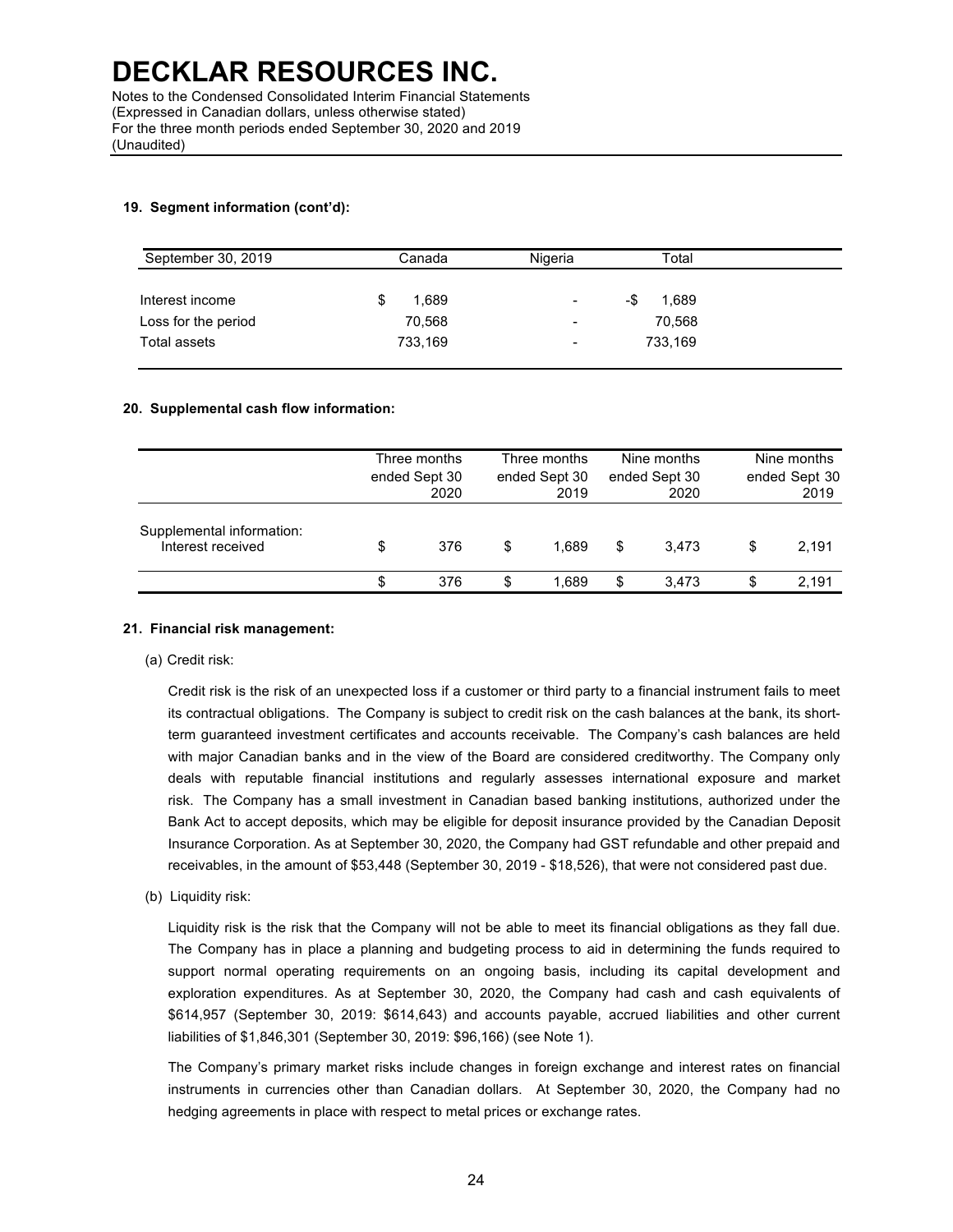#### **21. Financial risk management (cont'd):**

- (c) Market risk:
	- (*i*) Currency risk:
	- The Company currently has no currency risk.
	- (*ii*) Interest rate risk:

Interest rate risk is the risk that the fair value or future cash flows of a financial instrument will fluctuate because of changes in market interest rates. The Company's cash and cash equivalents attract interest at floating rates and have maturities of 90 days or less. The interest is typical of Canadian banking rates, which are at present historically low; however, the Company's conservative investment strategy mitigates the risk of deterioration of capital invested. A change of 100 basis points in the interest rate would not be material to the condensed consolidated interim financial statements.

(*iii*) Commodity price risk:

The Company currently has no sales of commodities, as it does not currently have a producing asset. Metal prices and petroleum product prices have historically fluctuated significantly and are affected by numerous factors outside of the Company's control, including, but not limited to, industrial and retail demand, central bank lending, forward sales by producers and speculators, levels of worldwide production, short-term changes in supply and demand due to speculative hedging activities, and certain other factors. The Company has not engaged in any hedging activities to reduce its exposure to commodity price risk.

(d) Financial assets and liabilities:

|                                                                                                                     | Amortized cost | Financial<br>liabilities             | Fair value                           | Less than 1<br>vear                  | 1 to 3<br>years |
|---------------------------------------------------------------------------------------------------------------------|----------------|--------------------------------------|--------------------------------------|--------------------------------------|-----------------|
| <b>Financial assets</b><br>Cash and cash<br>equivalents                                                             | \$ 614,957     | \$                                   | \$<br>614,957                        | \$<br>614,957                        | \$              |
| Accounts receivable<br>and prepaid expenses                                                                         | 53,449         |                                      | 53,449                               | 53,449                               |                 |
| Total financial assets                                                                                              | 669,406<br>\$  | \$                                   | \$<br>669,406                        | \$<br>669,406                        | \$              |
| <b>Financial liabilities</b><br>Short-term loans<br>Trade payables and<br>accrued liabilities<br>Refundable deposit | \$             | \$<br>58,362<br>769,143<br>1,018,796 | \$<br>58.362<br>769,143<br>1,018,796 | \$<br>58,362<br>769,143<br>1,018,796 | \$              |
| <b>Total financial liabilities</b>                                                                                  | \$             | \$1,846,301                          | \$1,846,301                          | \$1,846,301                          | \$              |

As at September 30, 2020, the carrying and fair values of the Company's financial instruments by category are as follows: